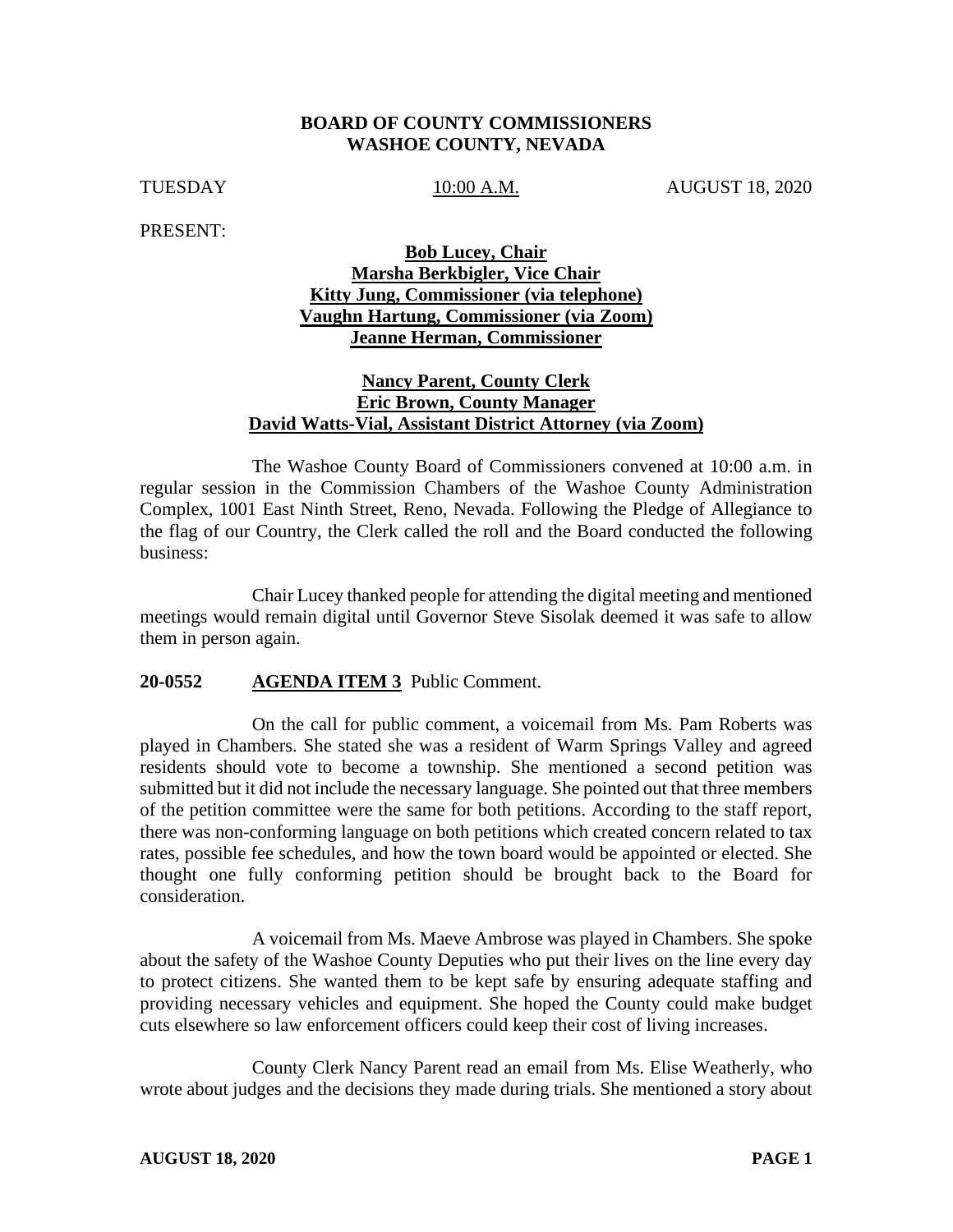Scott W. Rothstein who scammed many people, noting the judge added to his sentence in a fair and unbiased manner. She thought she had been betrayed by the court system.

Ms. Parent read an email from Ms. Tammy Holt-Still, including eight photographs that were placed on the record. She expressed concern about County staff polluting the air with a known carcinogen, which she thought was a violation. She indicated this issue occurred in April 2020 and Air Quality management advised workers to contact them when work would be done on the Hesco barriers. She asserted this did not happen. She noted the material removed from the second layer of Hesco barriers had been left in a floodplain at Arkansas Street and that was another violation. She opined Lemmon Valley was not a junkyard and she wanted the County to change its policies.

Via Zoom, the following individuals spoke in support of petitions to establish the unincorporated town of Warm Springs Valley being placed on the ballot: Mr. Kenji Otto; Ms. Jennifer Martin; Mr. Brian DiMambro; and Mr. Rhett Wiggin. The reasons for the individuals' support included: residents having the right to vote on the issue; the belief that town boards and unincorporated towns fulfilled an important function in County government; assurance that the rural character was maintained; and the fact that the required number of signatures was gathered on the petitions.

Mr. Larry Chesney spoke via Zoom and stated he was on the Washoe County Planning Commission, but he indicated he was speaking as an individual. He spoke regarding Agenda Item 7, the reformulation of the citizens advisory boards (CABs), and noted he had been a participant of CABs for 14 years in some capacity. He asked that the recommendations to staff to include a hybrid style of meeting in which CABs would be brought back under the County Manager's Office and allowed to have regularly scheduled meetings. He acknowledged the issue about financing the meetings but noted the information provided to the Commission was important as it came from the citizens who paid taxes that funded the meetings. He mentioned the staff report for Agenda Item 8 had not been available for a few days and wondered if the item had been pulled.

# **20-0553 AGENDA ITEM 4** Announcements/Reports.

Vice Chair Berkbigler wanted to know whether the County should place a fee cap on food, pharmacy services, and any other essential deliveries. She stated Clark County imposed a 15 percent fee cap on such deliveries so drivers still received their delivery fee but the service provider was not able to profit more than they should. She wanted staff to research this because she was afraid seniors were being harmed without this cap. She did not know if this was an issue locally, but she stated it was a concern in Clark County.

Vice Chair Berkbigler expressed concern about journalist Don Dike-Anukam who was beaten on the head multiple times with the Mayor of Reno's gavel during a Black Lives Matter protest. She said the assailants were arrested in Visalia, California on unrelated charges. The journalist went to California to watch the court proceedings where the assailants saw him exiting the building and beat him again. She wondered whether the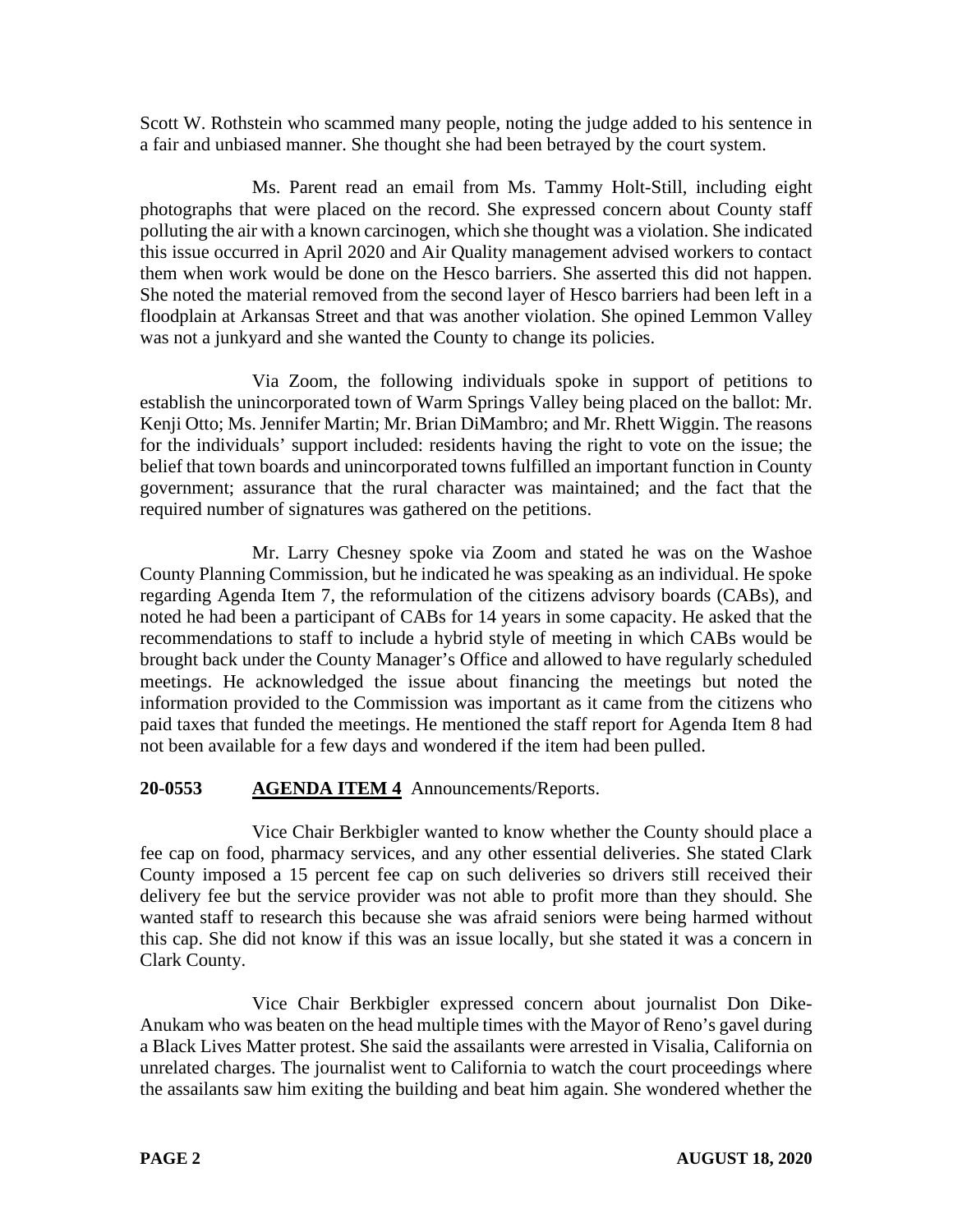District Attorney or Sheriff could compel the assailants to return to Reno to face charges against the journalist. She explained it was a misdemeanor to come from another state and assault a person without consequences. She commented behavior of that sort could be an invitation to troublemakers.

Vice Chair Berkbigler stated the Board would address a short-term rental (STR) bill at the next meeting. She indicated Incline Village was being inundated with parking issues and complaints about parties in vacation homes every night. She expressed concern for the devastation residents were dealing with on a nightly basis. She agreed Incline Village was a vacation destination, but short-term renters did not have the right to disrupt neighborhoods with parties while they were there. She admitted STRs could not be banned and she did not know what the solution was to the issue. She thought the County needed to require homeowners to have a local property manager available within 30 minutes in the event of a complaint. She stated people were coming to Incline Village to get away from communities with high cases of COVID-19 (C19). She encouraged the Board to consider the impacts on the residents in Incline Village and other areas who had STRs in their neighborhoods.

Commissioner Hartung congratulated Mr. Doug Thornley for being appointed as new Reno City Manager and stated he was well known in the community and would be a great addition to City of Reno. He noted Mr. Thornley came from the City of Sparks.

Commissioner Hartung stated the flashing lights at Calle de la Plata had been discussed many times at the Regional Transportation Commission Board because they flashed continually. He was disappointed that the Nevada Department of Transportation (NDOT) was not willing to make the lights only flash as an indicator the signal would be changing. He spoke to a constituent recently who indicated he was towing a horse trailer and could not stop in time when the light changed. He wanted the Board of County Commissioners to address the issue and make it consistent with other warning signal flashers. He stated he was initially told by NDOT it would be changed but it had not been.

Commissioner Hartung asked about adding the Boys and Girls Club as a recipient of Coronavirus Aid, Relief, and Economic Security (CARES) Act funding. He knew other counties had added them and they could use the assistance if it was possible. He commended the Boys and Girls Club for the outstanding job they did in the community.

Chair Lucey welcomed 45,000 students back to school. He wished each one the best of luck this year during these trying times. Washoe County School District staff was working diligently to prepare schools for students. He expressed his gratitude for the time and effort put in to making schools safe.

Chair Lucey expressed his gratitude to Human Services Agency Director Amber Howell, Human Services Coordinator Kim Schweickert, and staff for getting the women's shelter population moved into Our Place. He said the female population was added to the children and families already there, and now they were able to receive services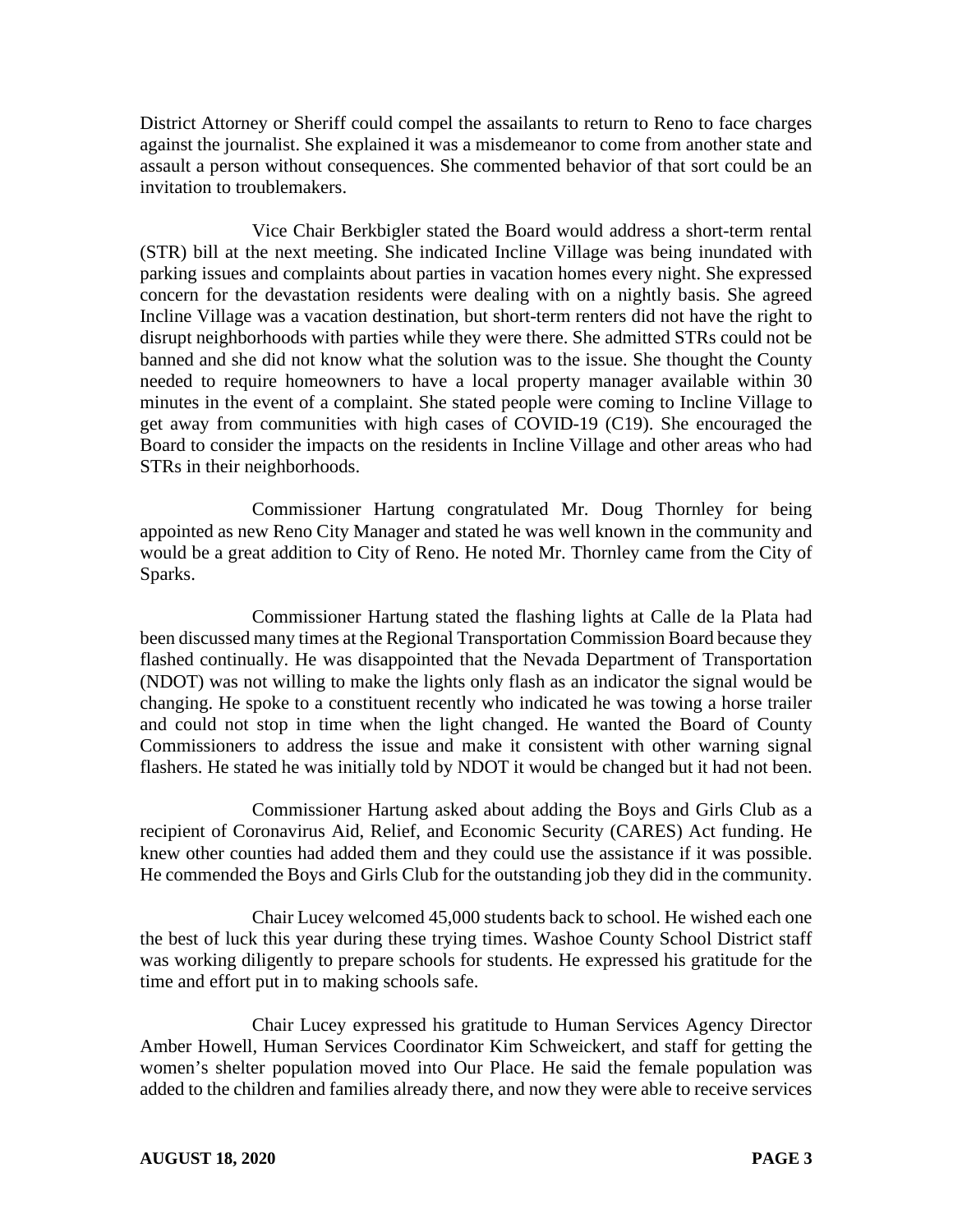within the same complex.

Chair Lucey thanked Dave Aiazzi for his work as a liaison with the CARES Act funding by identifying ways to help by using goals and directives from the Board of County Commissioners. He said Mr. Aiazzi had done a significant amount of work in a short time and his wealth of knowledge of the community would make him a tremendous asset to the County.

Chair Lucey stated STR challenges in Incline Village needed to be addressed. He asserted visitors were treating the Tahoe Basin poorly. He thought it could be due to C19 but admitted that was no excuse for their behavior. He indicated STRs would be addressed at the next meeting.

Chair Lucey stated issues with NDOT and the flashing warning lights at Calle de la Plata needed to be addressed with the County Manager. He noted more vehicles would be on the road with schools back in session, and he asked people to use caution.

Chair Lucey thanked the Truckee Meadows Fire Protection District for their hard work on many wildfires, most recently the Loyalton Fire. He noted he saw brush trucks at Hallelujah Junction working on perimeter fire issues.

Commissioner Hartung brought up a photo shown during the local news of Truckee Meadows Fire Protection District Chief Charles Moore with Rico the dog, who was rescued by firefighters.

# **DONATIONS**

- **20-0554 5A** Recommendation to accept donations to Washoe County Regional Animal Services in the amount of [\$12,989.88] retroactive for the period April 1, 2020 through June 30, 2020, to be used for the humane care and treatment of sick and/or injured, stray, abandoned, or at-risk animals received; express appreciation for these thoughtful contributions; and direct the Comptroller's Office to make the necessary budget amendments. Animal Services. (All Commission Districts.)
- **20-0555 5B** Recommendation to accept one-time appreciation gift donations [estimated value of \$9,859.00] from private citizens to the Washoe County Sheriff's Office. Sheriff. (All Commission Districts.)
- **20-0556 5C1** Recommendation to (1) acknowledge various items donated totaling an estimated market value of [\$3,095.00]; (2) accept donations to Washoe County Human Services Agency to support child welfare activities in the amount of [\$150.00] retroactive for the period May 1, 2020 through June 30, 2020; and direct the Comptroller's Office to make the necessary budget amendments. Human Services Agency. (All Commission Districts.)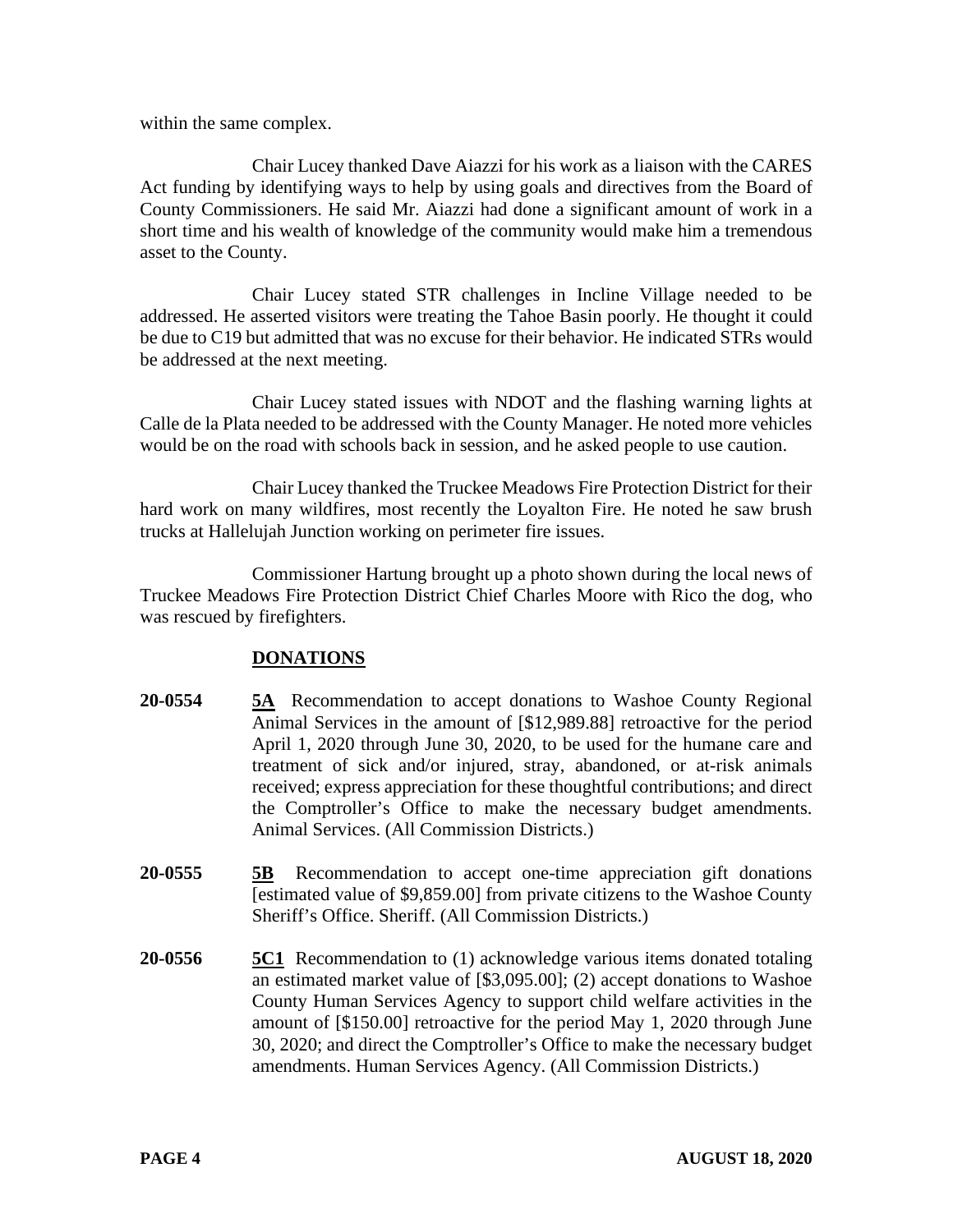**20-0557 5C2** Recommendation to acknowledge various items donated to the Human Services Agency - Senior Services Fund to support operations of the Washoe County Senior Centers totaling an estimated market value of [\$890.00] retroactive for the period May 16, 2020 through June 30, 2020. Human Services Agency. (All Commission Districts.)

There was no response to the call for public comment.

On motion by Chair Lucey, seconded by Vice Chair Berkbigler, which motion duly carried on a 5-0 vote, it was ordered that Agenda Items 5A through 5C2 be accepted.

#### **CONSENT AGENDA ITEMS** – **6A THROUGH 6H**

- **20-0558 6A** Acknowledge the communications and reports received by the Clerk on behalf of the Board of County Commissioners, including the following categories: Communications, Monthly Statements/Reports, and Quarterly Statements/Reports. Clerk. (All Commission Districts.)
- **20-0559 6B** Recommendation, pursuant to NRS 278.0262 and related authorities, to reappoint Sarah Chvilicek, current member of the Washoe County Planning Commission, to the Truckee Meadows Regional Planning Commission for a term beginning July 1, 2020, and ending June 30, 2023; and, to appoint Francine Donshick, current member of the Washoe County Planning Commission, to the Truckee Meadows Regional Planning Commission to fill an unexpired term beginning July 1, 2020, and ending June 30, 2021, or until such time as successors are appointed, whichever occurs first. Community Services. (All Commission Districts.)
- **20-0560 6C** Recommendation to acknowledge receipt of the 38th consecutive annual Certificate of Achievement for Excellence in Financial Reporting from the Government Finance Officers Association of the United States and Canada (GFOA) for the County's Comprehensive Annual Financial Report for the fiscal year ended June 30, 2019. Comptroller. (All Commission Districts.)
- **20-0561 6D** Recommendation to accept a 2021 Nevada State Emergency Response Commission (SERC), Operations, Planning, Training and Equipment (OPTE) grant for [\$29,000.00, no County match required] including funds to be used for food purchases. Grant Term is retroactive to July 1, 2020 through June 30, 2021. If approved, authorize the Chairperson to execute grant documents and direct the Comptroller's Office to make the appropriate budget amendments. Manager's Office. (All Commission Districts.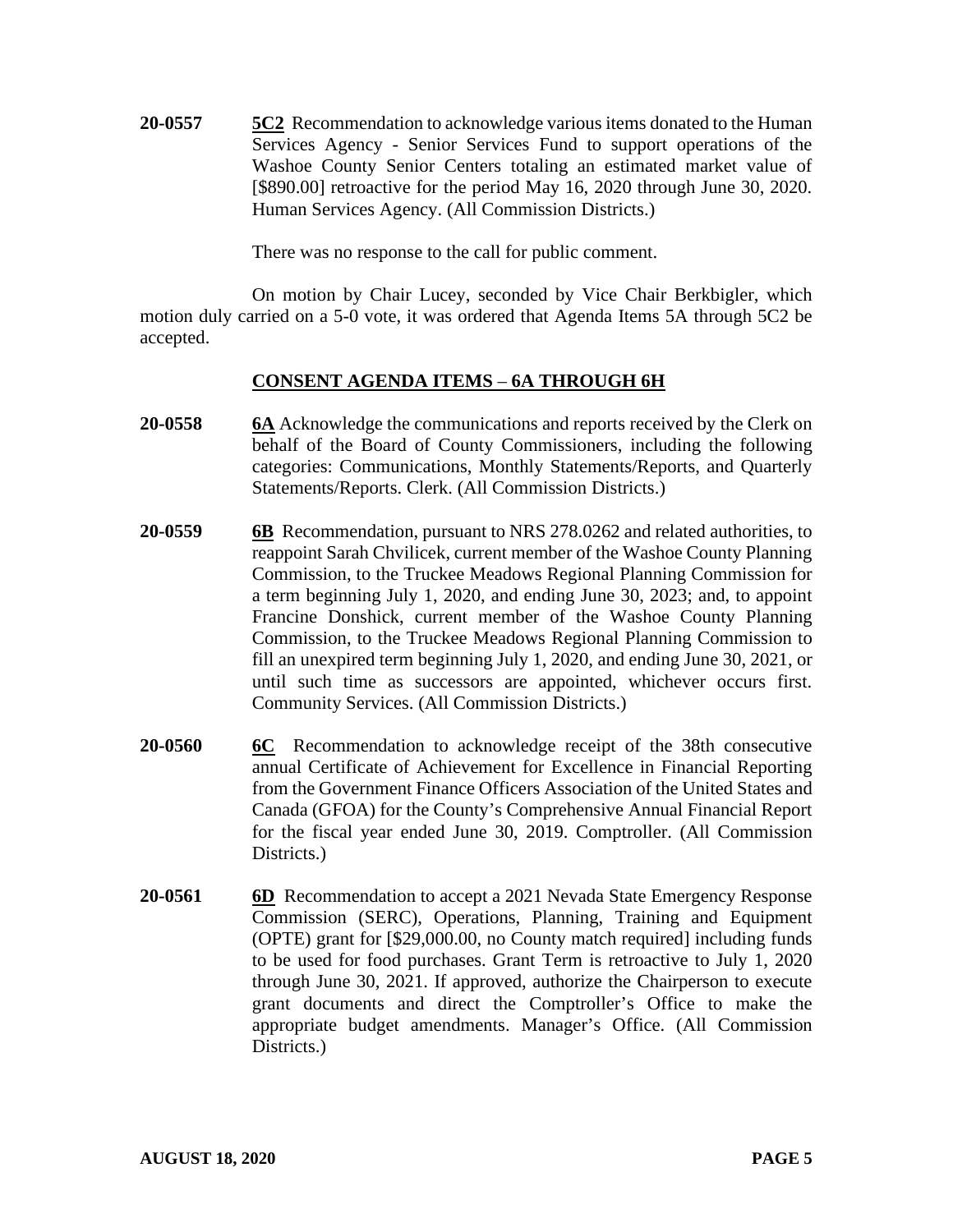- **20-0562 6E1** Recommendation to acknowledge and accept Community Court Program Allocation from the Judicial Council of the State of Nevada to the Reno Justice Court for Community Court Program in the amount of [\$99,764.00 for FY21, no match required], paid in quarterly installments retroactive to July 1, 2020 through June 30, 2021; and direct the Comptroller to make the appropriate budget amendments. Reno Justice Court. (All Commission Districts.)
- **20-0563 6E2** Recommendation to acknowledge and accept Specialty Court General Fund Allocations from the Judicial Council of the State of Nevada to the Reno Justice Court for DUI Court in the amount of [\$20,250.00 for FY21, no match required], paid in quarterly installments retroactive to July 1, 2020 through June 30, 2021; and direct the Comptroller to make the appropriate budget amendments. Reno Justice Court. (All Commission Districts.)
- **20-0564 6E3** Recommendation to acknowledge and accept Court Assistance Program Allocation from the Judicial Council of the State of Nevada to the Reno Justice Court for Community Court Program in the amount of [\$100,284.00 for FY21, no match required], paid in quarterly installments retroactively July 1, 2020 through June 30, 2021; and direct the Comptroller to make the appropriate budget amendments. Reno Justice Court. (All Commission Districts.)
- **20-0565 6F** Recommendation to accept a Grant Award from The Humane Society of the United States as part of their SpayTogether Coalition® in the amount of [\$630.00; no County match] retroactive from July 1, 2020 through August 30, 2020 to support a spay/neuter program for cats and dogs that have been backlogged due to COVID-19; retroactively authorize the Director of Washoe County Regional Animal Services [Shyanne Schull] to execute the grant agreement; and direct the Comptroller's Office to make the necessary budget amendments. Animal Services. (All Commission Districts.)
- **20-0566 6G** Recommendation to acknowledge Receipt of Status Report of Commissary Fund submitted by the Washoe County Sheriff's Office Commissary Committee for Fourth Quarter for Fiscal Year 19/20. Sheriff. (All Commission Districts.)
- **20-0567 6H** Recommendation to approve the Fiscal Year 2020/2021 sole source purchase of F5 web application firewall hardware through vendor ePlus in an amount [not to exceed \$119,423.10]. Technology Services. (All Commission Districts.)

Referring to Agenda Item 6C, Vice Chair Berkbigler commended the Comptroller and her staff for receiving the Certificate of Achievement for Excellence in Financial Reporting for the 38th consecutive year.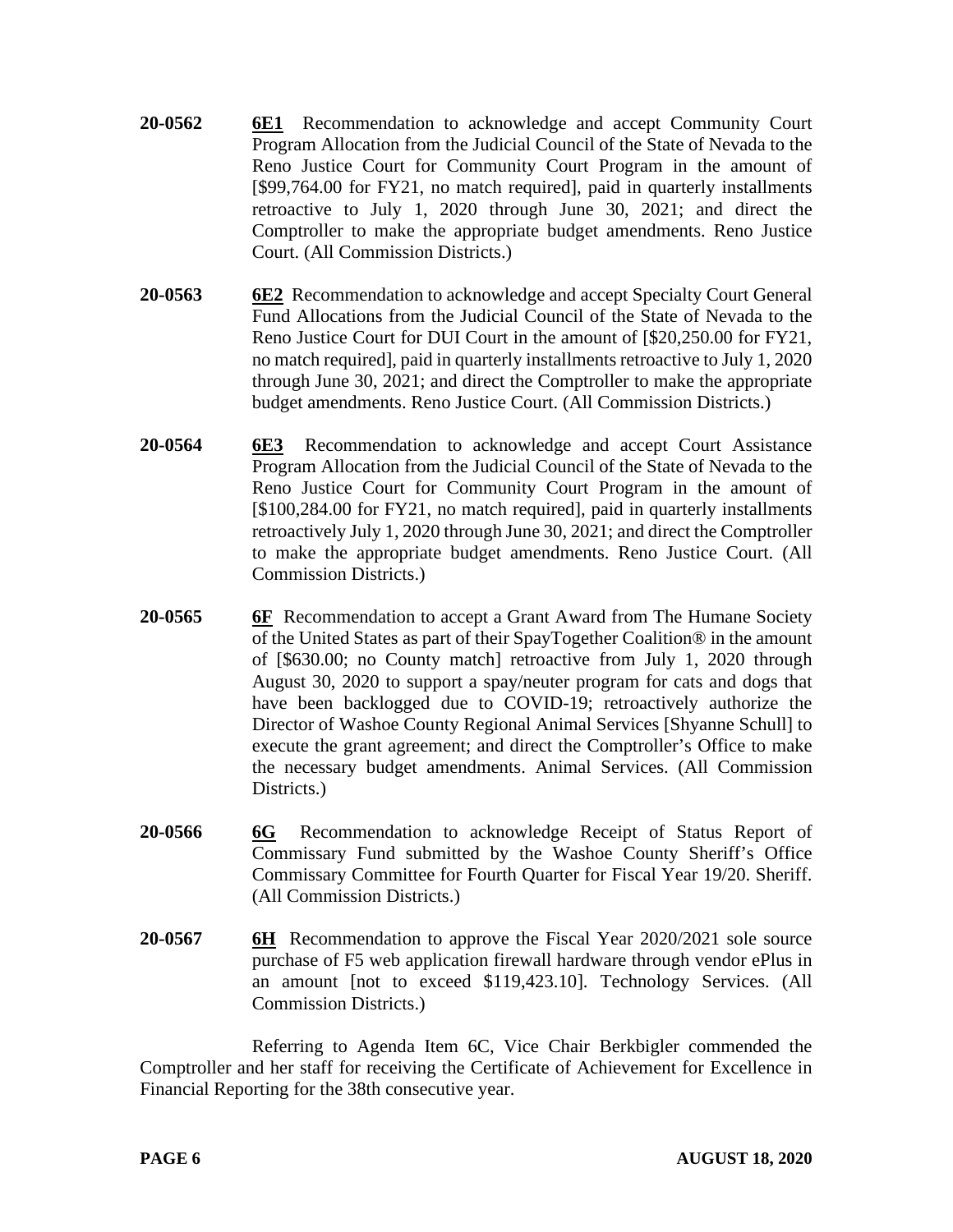There was no public comment on the Consent Agenda Items listed above.

On motion by Vice Chair Berkbigler, seconded by Commissioner Herman, which motion duly carried on a 5-0 vote, it was ordered that Consent Agenda Items 6A through 6H be approved. Any and all Resolutions or Interlocal Agreements pertinent to Consent Agenda Items 6A through 6H are attached hereto and made a part of the minutes thereof.

# **BLOCK VOTE – 9 THROUGH 12**

**20-0568 AGENDA ITEM 9** Recommendation to approve a FFY20 Emergency Management Performance Grant (EMPG) Letter of intent stating the State of Nevada, Division of Emergency Management (NDEM) awarding [\$170,877.00 (\$170,877.00 County match required)] for FFY 2020 including funds to be used for travel; retroactive from October 1, 2019 through March 31, 2021; If approved authorize the County Manager or his designee to sign the grant award documents when received; and direct the Comptroller's Office to reimburse the General Fund through transfer for the expense of \$58,630.19 incurred in FY20 and to make the necessary budget amendments. Manager's Office (All Commission Districts)

There was no response to the call for public comment.

On motion by Vice Chair Berkbigler, seconded by Commissioner Herman, which motion duly carried on a 5-0 vote, it was ordered that Agenda Item 9 be approved, authorized, and directed.

**20-0569 AGENDA ITEM 10** Recommendation to approve a FFY20 Emergency Management Performance Grant Supplemental (EMPG-S) from the State of Nevada, Division of Emergency Management (NDEM) awarding [\$99,893.00 (\$99,893.00 County match required)]; retroactive from January 27, 2020 through January 26, 2022; If approved authorize the County Manager or his designee to sign the grant award documents when received; and authorize the Comptroller's Office to make the necessary budget amendments. Manager's Office. (All Commission Districts.)

There was no response to the call for public comment.

On motion by Vice Chair Berkbigler, seconded by Commissioner Herman, which motion duly carried on a 5-0 vote, it was ordered that Agenda Item 10 be approved and authorized.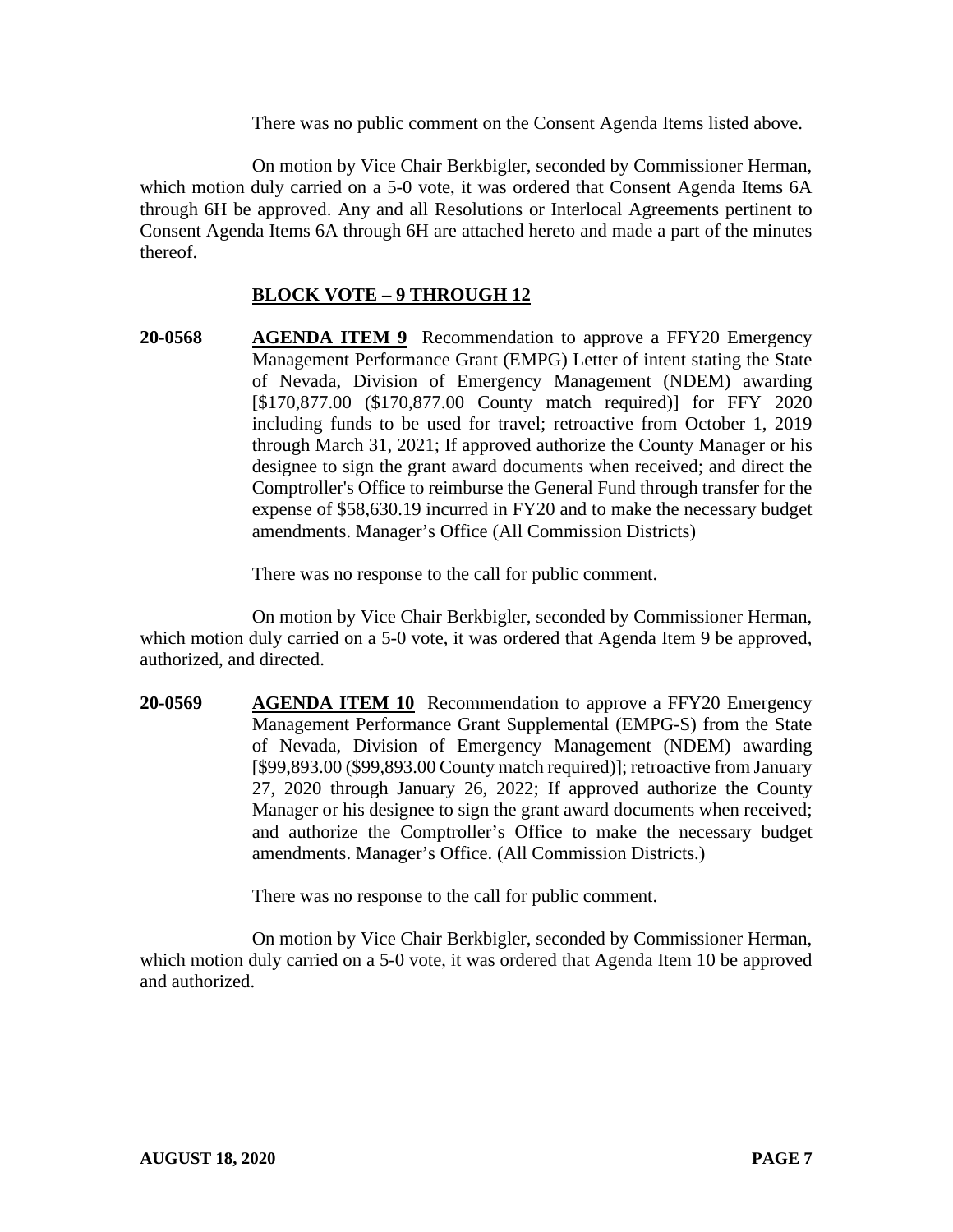**20-0570 AGENDA ITEM 11** Recommendation to accept the 2021-2023 Incline Traffic Motor Unit Grant from the Dave and Cheryl Duffield Foundation [amount not to exceed \$1,089,090.44, no match required] to be used to pay for two full time deputies, equipment and a winter vehicle to be stationed in Incline Village for the grant period of September 1, 2020 - August 31, 2023, and if approved direct Human Resources to create 2.0 FTE Deputy Sheriff positions, and direct Comptroller's Office to make the necessary budget amendments. Sheriff. (Commission District 1.)

Vice Chair Berkbigler and Commissioner Hartung recognized Dave and Cheryl Duffield for their generous grant.

There was no response to the call for public comment.

On motion by Vice Chair Berkbigler, seconded by Commissioner Herman, which motion duly carried on a 5-0 vote, it was ordered that Agenda Item 11 be accepted, approved, and directed.

**20-0571 AGENDA ITEM 12** Recommendation to approve the submission of the following grants to the State of Nevada Community Development Block Grant (CDBG) program for COVID-19 funding consideration: Food Bank of Northern Nevada COVID Response, in the amount of \$174,300; and Washoe County Human Services Agency (WCHSA) - Rural COVID-19 Response for Seniors in the amount of \$11,747; priority ranking for the applications recommended as follows: FBNN priority one, and WCHSA priority two; and if approved, authorize the Board chair to execute the documents concerning same. Manager's Office. (All Commission District.)

There was no response to the call for public comment.

On motion by Vice Chair Berkbigler, seconded by Commissioner Herman, which motion duly carried on a 5-0 vote, it was ordered that Agenda Item 12 be approved and authorized.

**20-0572 AGENDA ITEM 7** Recommendation to accept a presentation on Citizen Advisory Boards and related or supplemental community engagement resources such as the 3-1-1- program within unincorporated Washoe County, confirm board vision for engagement, and provide direction to staff to pursue one of three options for Advisory Boards and related supplemental community engagement resources which may include 1.) expand the Managers Office Communications Team to create a comprehensive community engagement program as a supplemental or additional community engagement resource to the CABs, or; 2.) expand the existing CAB program to include items that are not development related, or; 3.) continue with the existing program with no changes. Manager's Office. (All Commission Districts.)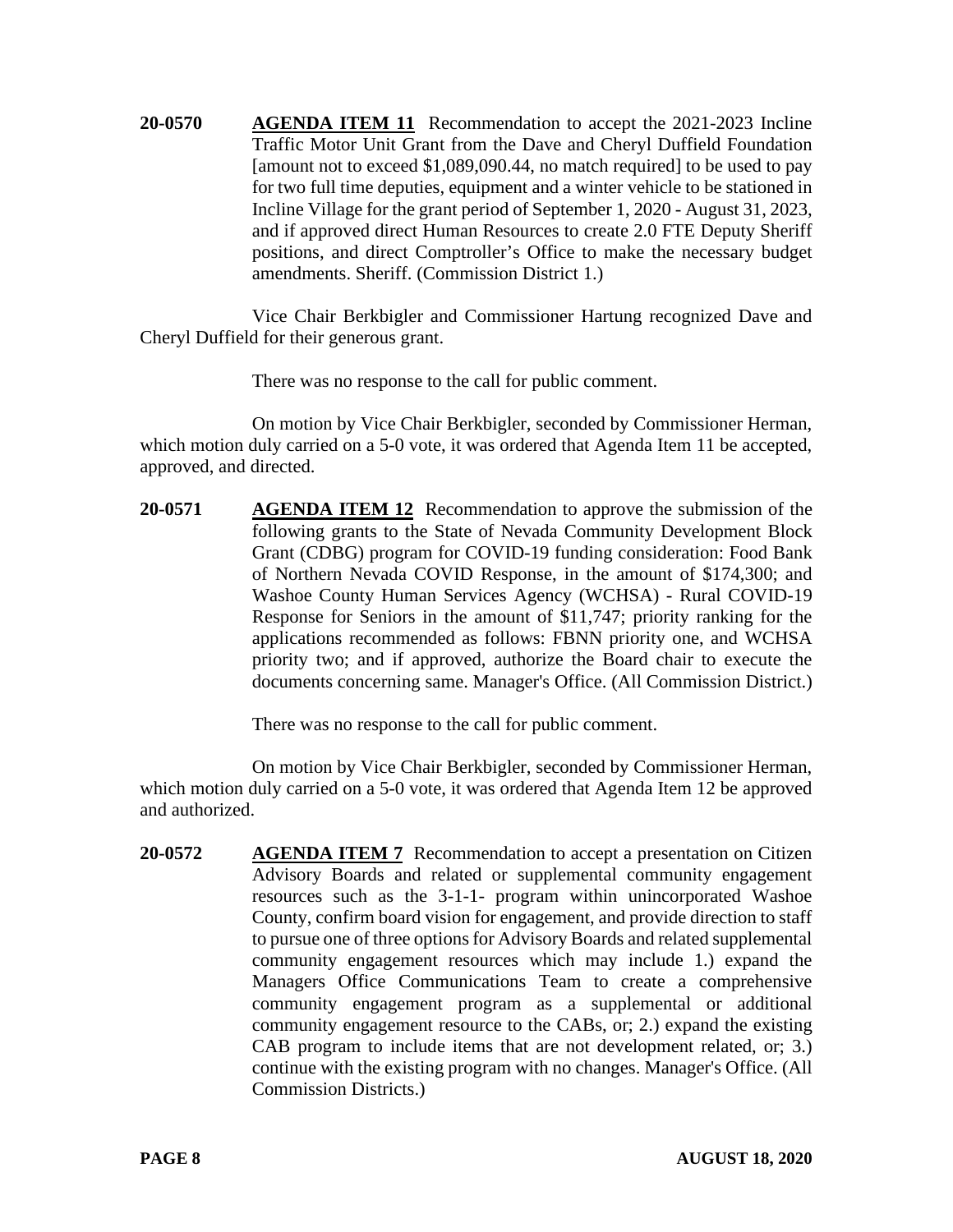Assistant County Manager Dave Solaro and Communications Director Nancy Leuenhagen conducted a PowerPoint presentation, a copy of which was placed on file with the Clerk, and reviewed slides with the following titles: Gathered Commissioner Input; Commissioner Informal Responses; Vision; Value; Program Options; Decision Tool; and Key Discussion Questions.

Ms. Leuenhagen said they would present information about expanding community engagement and how the current citizen advisory boards (CABs) could be enhanced. She explained they would not provide a solution during this meeting but would gather input and direction from the entire Board to move forward. She noted multiple departments and staff were working on many programs. She and Mr. Solaro were looking into ways to expand community engagement for the Commission to make it more comprehensive for 2020 and beyond.

Mr. Solaro stated they were also looking to the community for input and direction. He said they were gathering information from the Board as one entity for the five Commission Districts. It was important to understand that the current CAB structure was set up only for unincorporated Washoe County. He indicated these advisory boards were defined to provide the Commission and the community advice on certain topics. However, Washoe County services were not specific to the unincorporated areas and input should be gathered from all residents of the county. He stated Washoe County represented everyone in the county, including Animal Services, Libraries, Human Services, and even the detention center, yet the Nevada Revised Statute (NRS) that defined CAB programs left those departments out.

Ms. Leuenhagen said they gathered information from each Commissioner about what was important to them as well as district-specific concerns.

Mr. Solaro referred to the Commissioner Informal Responses slide and said detailed responses were listed as Commissioner A, C, E, G, and I to ensure they were not attributed to any specific district. The information included what the Commissioners thought success would look like in their districts.

Ms. Leuenhagen stated each Commissioner wanted to create opportunities to engage with residents related to community issues without jurisdictional limitations. She said misinformation could be clarified during CAB meetings.

Mr. Solaro wanted the Board to discuss the program options displayed on the slide. He thought it was important to obtain feedback from each Commissioner to assist Ms. Leuenhagen with direction for the CABs.

Chair Lucey stated challenges consistently occurred with CAB programs because each was different and faced area-specific issues. A CAB in Warm Springs had different issues and structure than one in south Reno or Incline Village. He brought up one change to the CAB structure over the past few years was to focus on development, which was not as effective as intended. He thought citizens were disconnected with the Board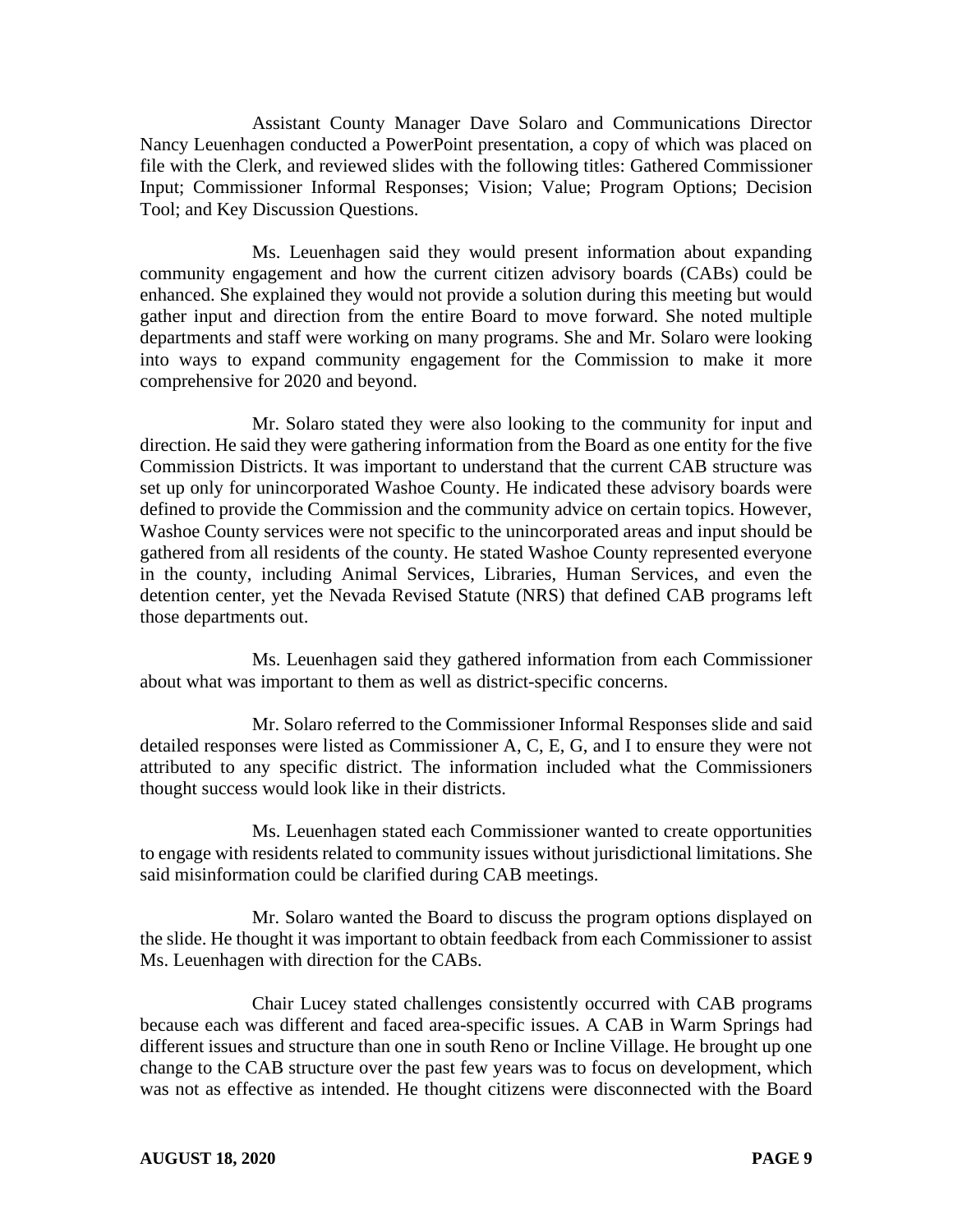because they felt they were not being heard and did not have access to discussion related to community issues. He indicated a formal CAB meeting was required to adhere to open meeting laws without the flexibility to discuss off-topic issues openly. He thought routine scheduling and flexible formatting were important but participation and feedback were more important than a formalized board. He remarked these had been his challenges from the beginning of the CABs and he hoped staff could create a format that would help the community and staff make informed decisions about issues.

Vice Chair Berkbigler stated she was one of the Commissioners impacted by change because Incline Village was so far out of the community and not part of the mainstream like the rest of Washoe County. She said she supported Washoe 311, but they were not able to answer specific questions about Incline Village. She noted bear and other animal problems were not regular occurrences in most areas of the county. She thought CABs in outlying areas needed the opportunity to discuss issues that were not related to development. She noted Incline Village and Gerlach had few development issues to discuss at CAB meetings but their constituents needed be able to provide input related to specific areas. She wanted to see the CAB program expanded but noted she did not have a strong opinion about whether the program needed to move back under the County Manager's Office. She thought that could be left up to the County Manager to decide. Some communities could have a shortage of people wanting to be on CABs but Incline Village did not have that issue.

Commissioner Hartung expressed concern about the constraints of open meeting laws. He wanted to hear ideas from staff about processes to discuss issues without violating open meeting laws. He referred to Attachment A of the staff report and noted Commissioners' responses to participation included the offices of the Sheriff, District Attorney, Code Enforcement, School District, Regional Transportation, hospitals, and fire services, but most of those entities did not fall under the County's direct budget. He was unsure how some of the issues could be resolved. He stated open conversations would not fit into open meeting laws and the Legislature did not impose the same open meeting laws on itself. Referring to page 2 of the staff report, he asked how the costs for each CAB meeting were calculated. Mr. Solaro indicated it was not the cost for staff to attend meetings, but the cost of the staff member associated with the meetings as well as the cost to perform the necessary tasks for each meeting, such as taking minutes, scheduling and preparing meetings, and post-meeting items.

Commissioner Hartung brought up the fiscal impact section of the staff report and wondered where the additional amount to cover CAB meetings would come from. Mr. Solaro stated they had not fully concluded if that was an accurate number or where the money would come from. He indicated more questions would be asked after discussion and direction from the Board so it could be put through the budget process.

Commissioner Hartung explained a robust CAB training program existed in the 90s and he still had two of the huge training manuals. He noted they were used when CABs were an extension of the Planning Commission, Regional Planning, Board of Adjustment, and the Board of County Commissioners (BCC).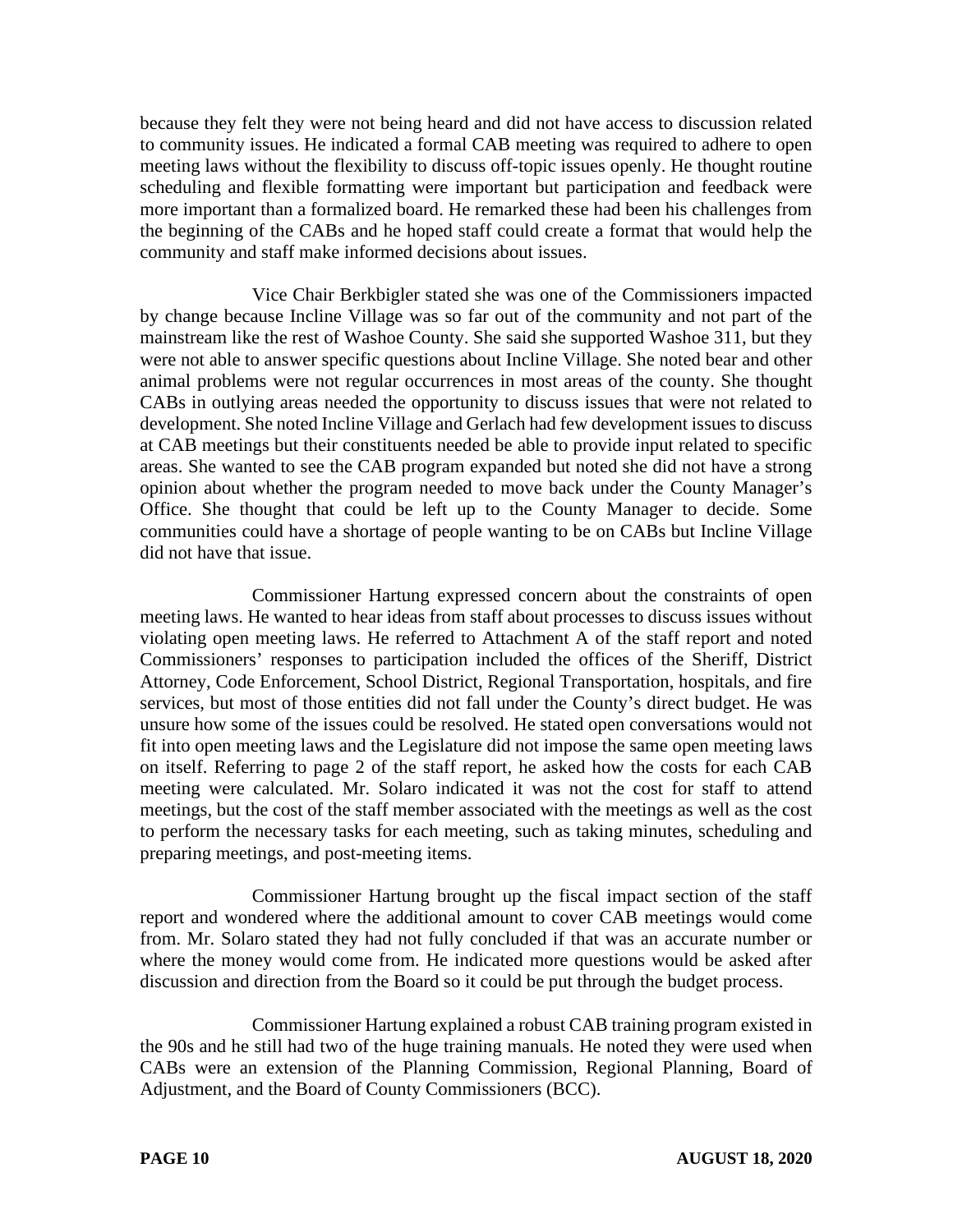Commissioner Herman commented her district had the most CABs and her constituents were very active in the meetings. She thought CABs were a training ground for future Commissioners and said she had been on CABs for years before she was a Commissioner. Over the past six years, she remarked, she had the Sheriff's Office and the District Attorney's Office come to CAB meetings to inform community members about local issues. She noted Sun Valley had many requests for agencies to inform them of issues and explain what the future held for them. She said former Deputy District Attorney Paul Lipparelli spoke at CAB meetings frequently to provide informative content to citizens. She thought communication in the community was very important and it helped solve issues before they escalated. She thanked Mr. Solaro and Ms. Leuenhagen for the presentation and hoped they could establish processes that would work for the entire community. Budget was an issue, but she thought taxpayers needed something to show for their money. She noted the CAB program ran well from the Manager's Office for many years.

Commissioner Jung thanked the County Manager, Mr. Solaro and Ms. Leuenhagen for the data collected from each Commissioner. She explained CABs were cut drastically due to the last recession and the Board decided to make cuts and use money elsewhere, but in hindsight she believed it was the wrong decision. She remarked communication should never be cut in any situation because it was needed in good or bad situations. Given the emergency the County was facing, she thought more communication from CABs and the Communications Department was needed for the community.

Commissioner Jung said it was mentioned that NRS's definition of CABs left most of her constituents out. She believed CABs should be broader as a County service in charge of public health and safety. She thought the program did not belong in the Community Services Department, but moving it there was an easy fix. She stated Washoe 311 was powerful for centralized data collection, which was important for the Commissioners to know issues happening in the region.

Commissioner Jung thought Commissioners needed to be trained on how to run a CAB meeting, noting she ran neighborhood advisory boards (NABs) when she worked at the City of Reno. She thought the recommendation of the CAB should be sought out any time money was requested for a project. She wanted constituents with good ideas to bring them to CAB meetings and be provided with information about the next scheduled meeting. Representatives of CABs had the eyes and ears of their specific neighborhood, which was important.

Commissioner Jung believed all elected department heads, not proxies, should be at available for CAB meetings to answer questions that pertained to their department. She agreed hospital representatives needed to be at CAB meetings because they could not survive in the county without indigent care funds. She thought it was important to have meetings on a set day and time each month to ensure consistent attendance. She asserted the Chair of the CAB had the right to cancel a meeting if there was a valid reason, but she believed it should not be up to the Commissioner of the district to make that determination. She thought development issues were not the only items CABs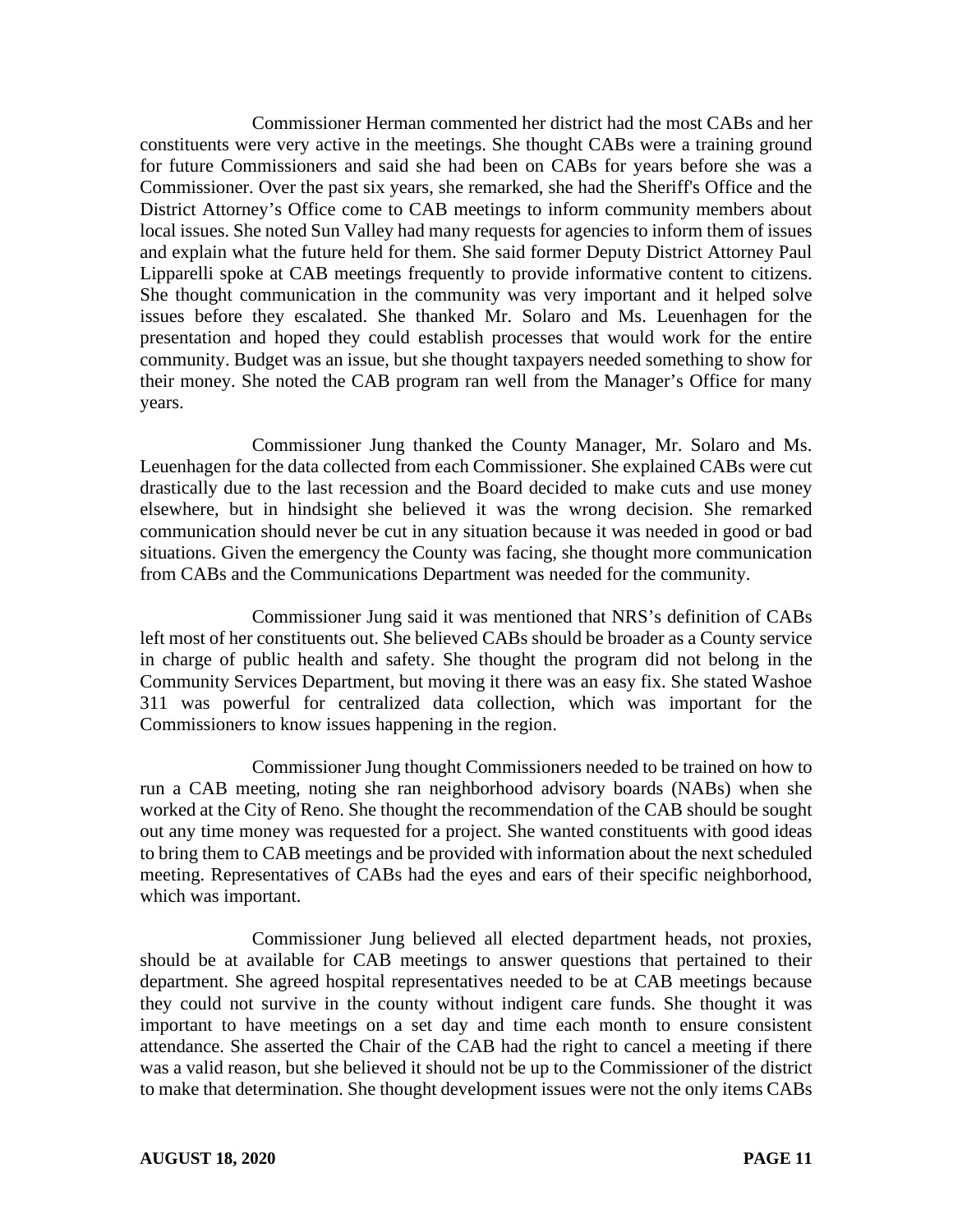should address. She indicated the NABs of the cities of Reno and Sparks had no say in development issues, whereas CABs had the right to recommend approval or denial of development to the BCC. She expressed concern about the annual costs for CAB meetings and thought a hybrid style of meeting could be determined. She noted her district was all incorporated, so community issues were addressed by NABs.

Commissioner Hartung stated he had allowed Sparks citizens to serve on the Spanish Springs CAB, but there was frustration when residents wanted to know about development occurring in their area because the CAB had no purview over the City of Sparks.

Commissioner Jung reassured staff this did not reflect negatively on them, it just meant they had not been provided the necessary resources. She thought the Communications Department and the County Manager had not been empowered to employ data collection so they could determine exactly what the community was encountering rather than resolving issues with the most complaints. Many times, she said, Commissioners only heard the opinions of people who attended meetings; people who had not voiced their opinions were not considered.

Commissioner Hartung requested a discussion with the Cities of Reno and Sparks about establishing a hybrid CAB model to provide information that would include overlapping areas. He thought all residents should know what was occurring in their areas because development, fire service, and law enforcement affected the entire community.

Chair Lucey thought one model would not accommodate the entire region and a blended model could be the solution. He emphasized the importance of bringing CABs back under the Manager's Office. He expressed concern about the Cities of Reno and Sparks not having the capacity to resolve issues during this emergency and they were reliant on the County to do so. He wanted staff to present different options for structuring meetings, but he was still concerned about open meeting law issues as they had proved to be a challenge in the past. He believed discussions should include the continuance of virtual meetings because it was easier for people to attend meetings safely and meetings could still be highly functional.

On the call for public comment and via the Zoom app, Mr. Kenji Otto stated he was pleased to hear discussion about CABs being opened to more issues than just development. As a former CAB member, he heard many people say they felt they were not being listened to by County Commissioners about what they wanted to see in their communities. He stated people moved to Lemmon Valley to be in a rural area and he understood development could not be stopped because it was necessary. He thought citizens would be happier if development could be done in a controlled manner where community input was allowed.

Via Zoom, Mr. Jeff Kuhn expressed concern about open meetings versus closed meetings. He opined public meetings were held for the express purpose of providing information to constituents and elected officials. He thought issues should not be discussed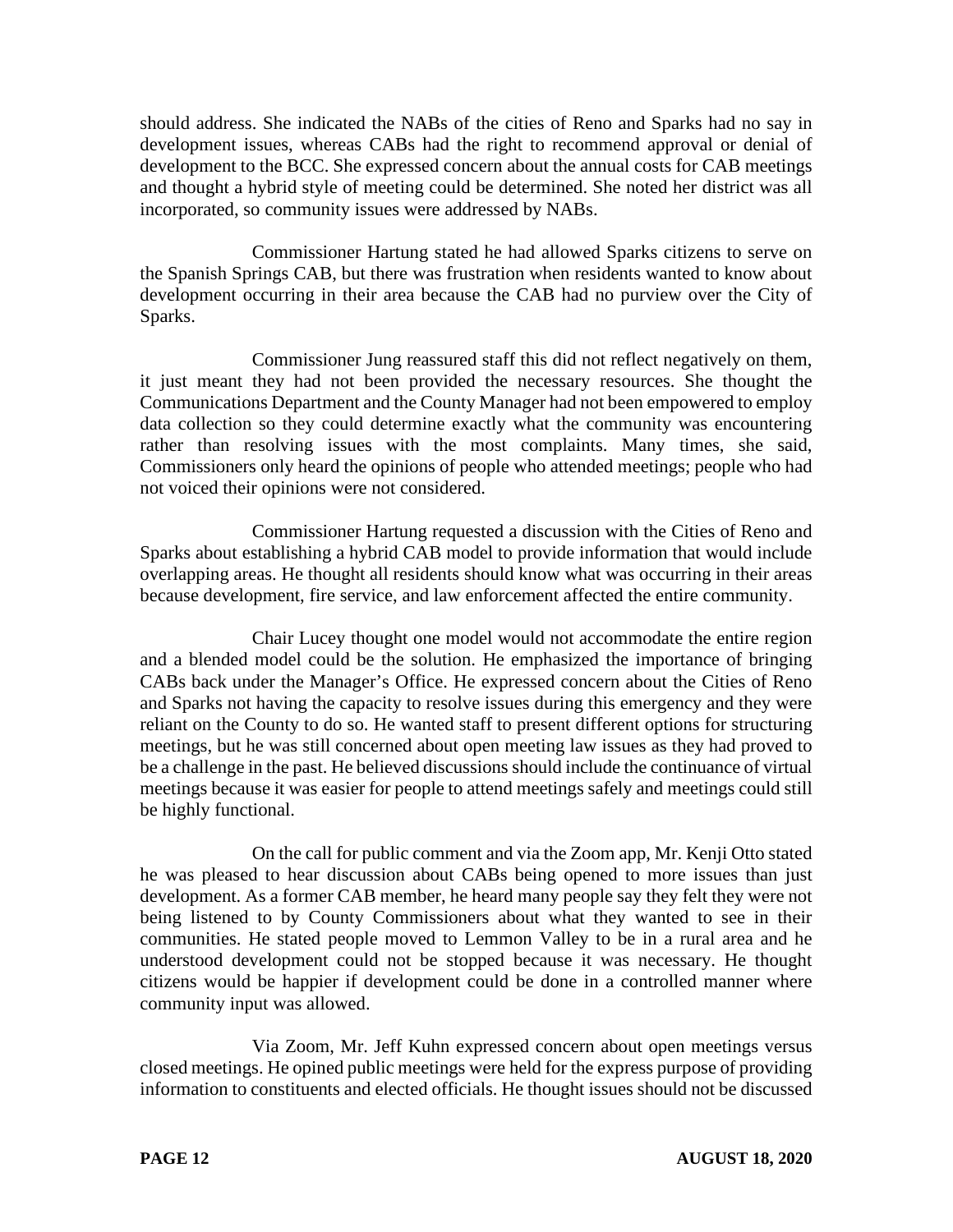in an open forum unless funds were allocated for them.

Via Zoom, Mr. Larry Chesney stated the presentation was excellent. He referred to the Key Discussion and Issues slide, saying it covered much of the discussion that needed to take place. He thought CABs and NABs should not be compared to each other because they were completely different. He said a good recommendation would be for CABs to meet again with staff, and the community be allowed to provide input about topics they wanted discussed at meetings.

A voicemail from Ms. Pam Roberts was played in Chambers. She stated she attended Warm Springs CAB meetings when they were held. She supported the expansion of topics CABs could discuss and the ability to provide feedback to County staff. She said CABs allowed residents to attend local community meetings and not have to commute to the County Complex for public meetings. She believed many people were not computer savvy and unable to attend virtual meetings. She asserted agencies were utilizing other options to educate the community, such as the Nextdoor app and Facebook. She urged the Board to allow CABs in Washoe County a broader role, such as the one filled by the Citizens Advisory Council in Clark County.

A voicemail from Ms. Maeve Ambrose was played in Chambers. She mentioned the goal response from Commissioner I on Attachment A of the staff report. She stated communication from the County needed to be about what was happening at a neighborhood level, but citizens also needed the same opportunity to communicate back to the County. She stated the current Washoe 311 system was not experienced enough to handle that type of information. She shared the opinion of the same Commissioner related to defining success. She looked forward to citizens receiving questionnaires or surveys like the Truckee Meadows Regional Plan used when gathering public opinion. She said the issues about Warm Springs becoming an unincorporated town could have been discussed at the May or July CAB meetings if they had not been cancelled due to agenda restrictions.

County Clerk Nancy Parent ready an email from Ms. Sharon Gustavson about her experience with the Washoe 311 system. She said she was disappointed with the service and processes. She did not believe staff worked full days answering the phone and expressed concern that people were not receiving the best service from this department.

Ms. Parent read an email from Ms. Sharon Korn. She urged the Board to select the recommendation to expand the CAB program within the Community Services Department to include items that were not development related. She thought the costs to extend a CAB meeting should not be significant because the Truckee Meadows Fire Protection District managed the meeting place in Warm Springs. She said citizens would get the word out about which local issues they wanted to discuss. She stated they needed to help the community pull together and not push them farther apart since the area was so spread out with 40-acre minimum parcels.

Ms. Parent read an email from Mr. Marshall Todd, who stated he was the Vice Chair of the Warm Springs CAB. He recommended the Board adopt option number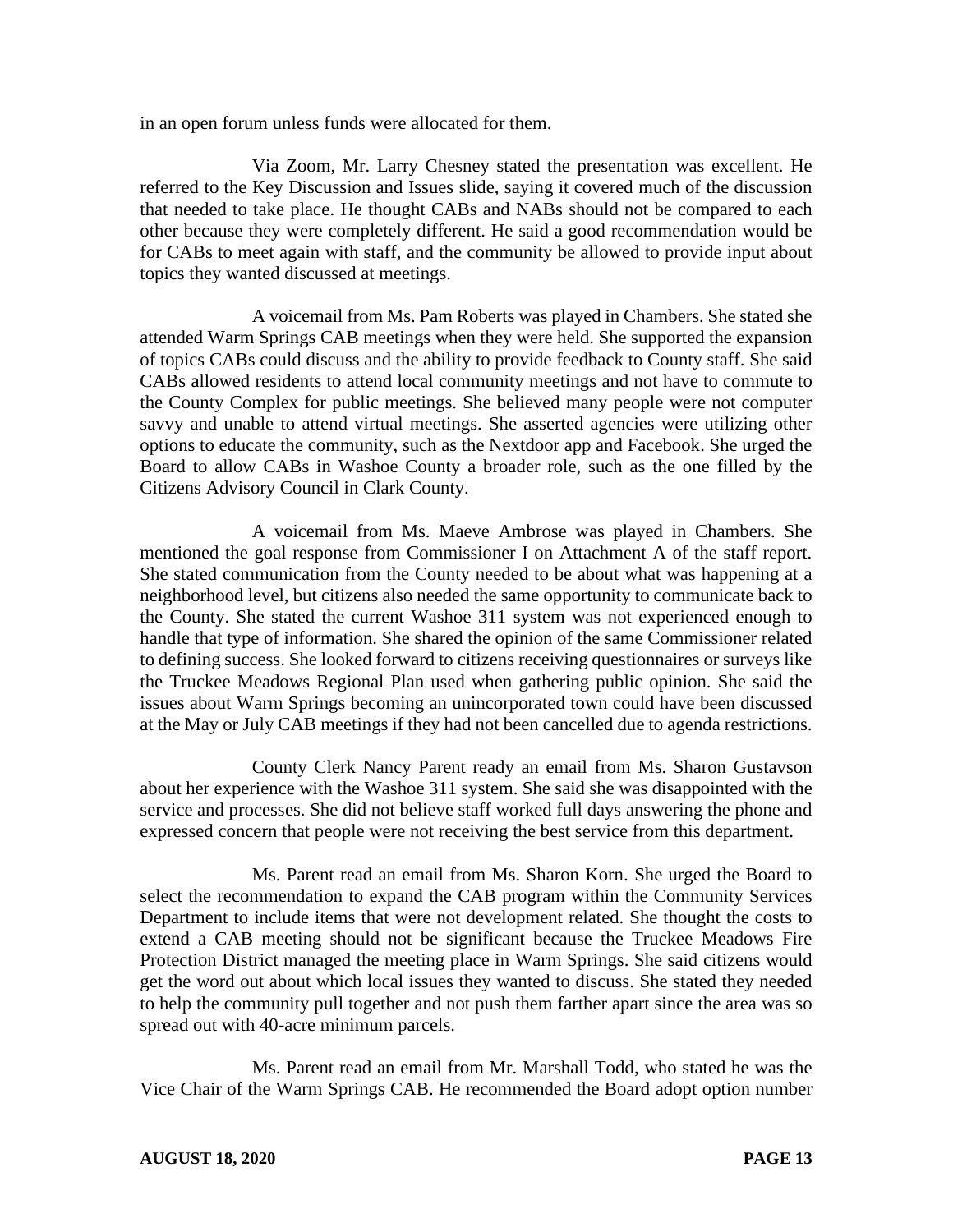two, expanding the existing CAB program to include items that were not development related. He thought it would be beneficial to have more community involvement since there were matters of concern beyond development. He opined the cost of conducting meetings in Warm Springs Valley would be much lower than discussed.

Ms. Parent read an email from Mr. Scott Mills. He thought the role of CABs should be expanded, indicating he believed NABs were as important as CABs. Advisory boards provided citizens the ability to directly communicate with County staff, which was not otherwise accessible. He thought citizens would find other ways to reach out to staff, including attending other board meetings if CABs were downgraded or dissolved. He asserted CABs needed an expanded role beyond development issues in order to meet citizens' needs. He said CABs were one of the few places in this county where questions were promptly answered. He found the timing of this agenda item interesting as the August CAB meeting was cancelled and there was no opportunity to provide feedback about CABs. He noticed that two Manager's Office staff put together the presentation and the first option was to expand the Manager's Office staff. He thought this agenda item was to promote Washoe 311 as the outreach and engagement program, which it was not. He said he could drive to a CAB meeting and wait to speak in less time it would take to complete the lengthy Washoe 311 online form. He opined he would wait a few days for a vague response from them and would never hear back when a follow-up question was asked.

Commissioner Jung stated the District Attorney's Office and the City of Reno Attorney's Office had always said a meeting could not be held without a quorum, and specific items not on the agenda could not be openly discussed according to open meeting law. She disagreed, saying things could not be deliberated if there was not a quorum or a recorder, but presentations with no action taken could occur. She mentioned open meeting laws prohibited a quorum of an agency's members from gathering to deliberate about items while not in a public setting with a recording of the dialogue. She asserted Boards could be disciplined for trying to comply with law by providing citizens an open forum to speak in. She thought a hybrid version could be the way to go and would make everyone happy. She said a quorum and recording was necessary on agenda items that needed action.

Commissioner Hartung stated his understanding was that any topic discussed but not agendized would be a violation of open meeting laws. He wondered about the definition of deliberation and whether it included discussion without any formal action taken. He thought it was a difficult scenario and not meant to silence citizens in any way.

Chair Lucey stated this was a complicated issue the Board often discussed, and he thought the only way to make CABs successful was in a hybrid manner. When people were appointed to the boards, whether it was structured or a hybrid model, he thought they needed formalized training prior to their first meeting. He stated there needed to be a person who knew to stop discussions if a topic was being discussed that was not agendized. He thought CABs were a useful forum to gather information and gauge citizen response to issues related to development projects. He noted discussion of a topic could be added to a future agenda if it needed to be addressed further.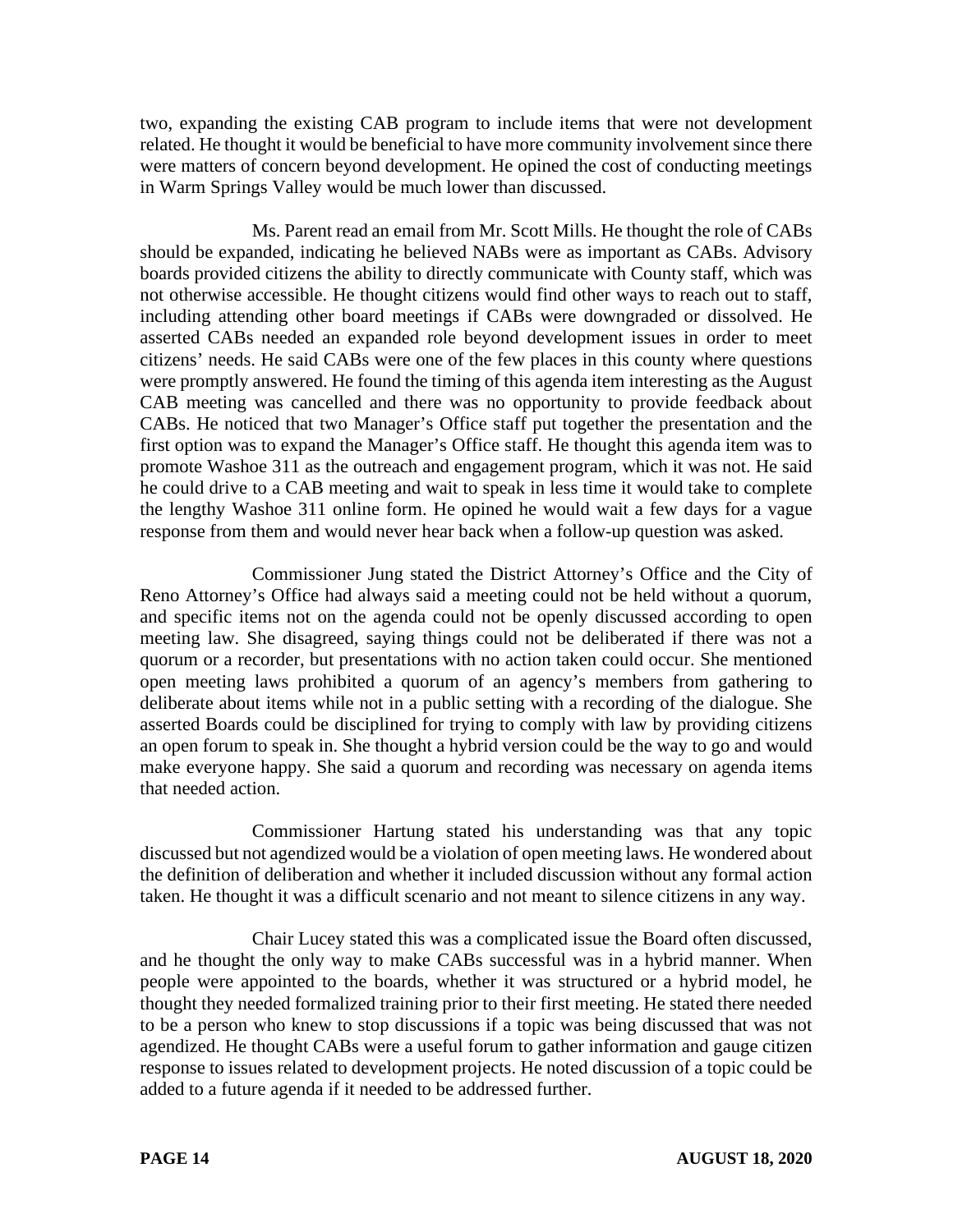Commissioner Hartung said the Sparks Citizens Advisory Committee was not appointed by the City Council. He asked staff to research their process for placing members on the committee.

Commissioner Herman noted most rural CABs were not involved with other cities. She said CABs needed to expand to fit all areas, but she did not believe they should move away from the open meeting laws they followed. She wanted CABs to be consistent.

Chair Lucey said there was no possible way to have one idea work for all CABs in Washoe County. He stated a model that worked for Warm Springs would not work in Washoe Valley, Incline Village, or Gerlach. He thought a hybrid model that allowed people to communicate openly back and forth was needed. At BCC meetings, he said, the Board was not able to respond to people providing public comment, but he enjoyed being able to converse over issues in a non-structured meeting because information could be lacking on either side. He thought structure prohibited that type of conversation. He said a standard CAB meeting could be held every other month, with open forum type meetings held on the other months.

Vice Chair Berkbigler said she would propose a motion to have staff bring back information about a blended CAB model. She stated there were clearly issues that would require a vote, but there were significant amounts of general information that could be discussion worthy. If the District Attorney continued to maintain that public comments could not contain discussion, she thought an agenda item could possibly be set for discussion at the next meeting. She stated many different types of issues existed within the County, including all of Commissioner Jung's constituents who lived in incorporated cities, but citizens still wanted to know what was going on in the County. She thought a blended model was necessary.

Commissioner Jung mentioned the taxes paid by people in Reno and Sparks for additional police, city functions, and infrastructure, were not the same amount as those paid by unincorporated County residents, who did not have an extra CAB. She explained the County received the same amount of money no matter where taxpayers lived, unless they lived within the Truckee Meadows Fire Protection District area because they were charged a fire tax. She understood about communities being different, but taxpayers in metro areas had every right to know where their tax dollars were being used for government services.

Chair Lucey stated another public commenter was waiting to be heard via the Zoom app and he reopened public comment.

Via Zoom, Ms. Gretchen Miller said she understood that CABs were eliminated in order to cut spending when the budget was tight. She understood cuts needed to be made; however, CABs did not get reinstated when the economy recovered. She stated money was tight again and staff was looking at reinstating CABs, which sent a message that they were not important enough to maintain. She thought the County feared citizens voices being heard more. She asserted there would have been CAB meetings every month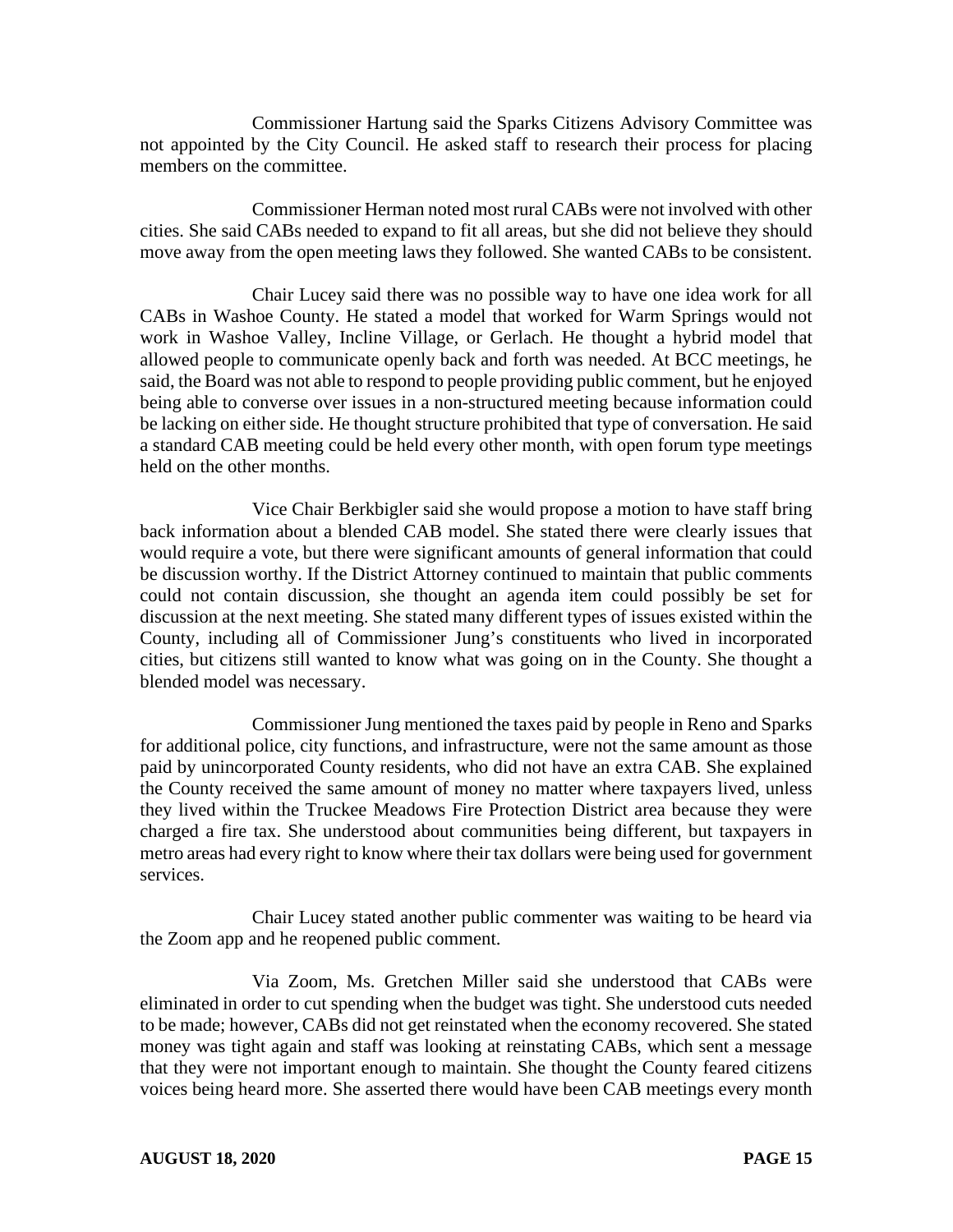if the County thought it was a priority. She noted people would attend the meetings and not be so frustrated about unheard concerns.

Chair Lucey thought Mr. Solaro, Ms. Leuenhagen, and Mr. Brown received enough direction from the Commission.

Commissioner Hartung asked whether a motion was needed. Chair Lucey stated he believed enough direction had been provided but wanted to know if there was a motion to be supported. He asserted more discussions needed to occur, especially about budgetary concerns.

Mr. Solaro stated he appreciated the conversation and had a few pages of direction, but he recommended a motion be made so staff could work with the details of a specific motion.

Vice Chair Berkbigler thought it was important to provide a motion containing specific details that had been discussed. She knew Commissioner Herman had a motion ready to go. She said the last public commenter had a valid point about constituents being the most important part of the operations of the County, and they had a right to know what was going on. She said the budgetary requirements needed to be addressed along with areas that would be cut to make up the budget. She agreed this needed to move forward.

Commissioner Herman moved to bring CAB management back to the Manager's Office, expand the program, have basic once-a-month business meetings for each CAB as soon as financially possible, and include all items necessary for the individual CABs. Chair Lucey restated the motion was to bring management of the CAB program back into the Manager's Office, set a one-time-a month CAB meeting structure for all districts, and expand the program to allow for further discussion. Commissioner Herman added open meeting laws needed to continue to be followed. Vice Chair Berkbigler seconded the motion.

Commissioner Jung stated she could not support this because it was not determined where funds would come from; she wondered whether COVID-19 money could be used. She indicated this program would cost more than \$100,000 in funding so it was required to come back to the Board for approval.

Commissioner Hartung thought the motion revolved more around District 5 and expressed concern about options for other districts. He was unsure how to encompass this without options. He wondered about the effect to other CABs because the motion would fit for the Wadsworth CAB but not the Spanish Springs CAB. He wanted more information from staff about the workings of each CAB because they each had their own needs.

Vice Chair Berkbigler said she was supportive of the motion but thought it was important to recognize the motion confirmed direction to staff for some items that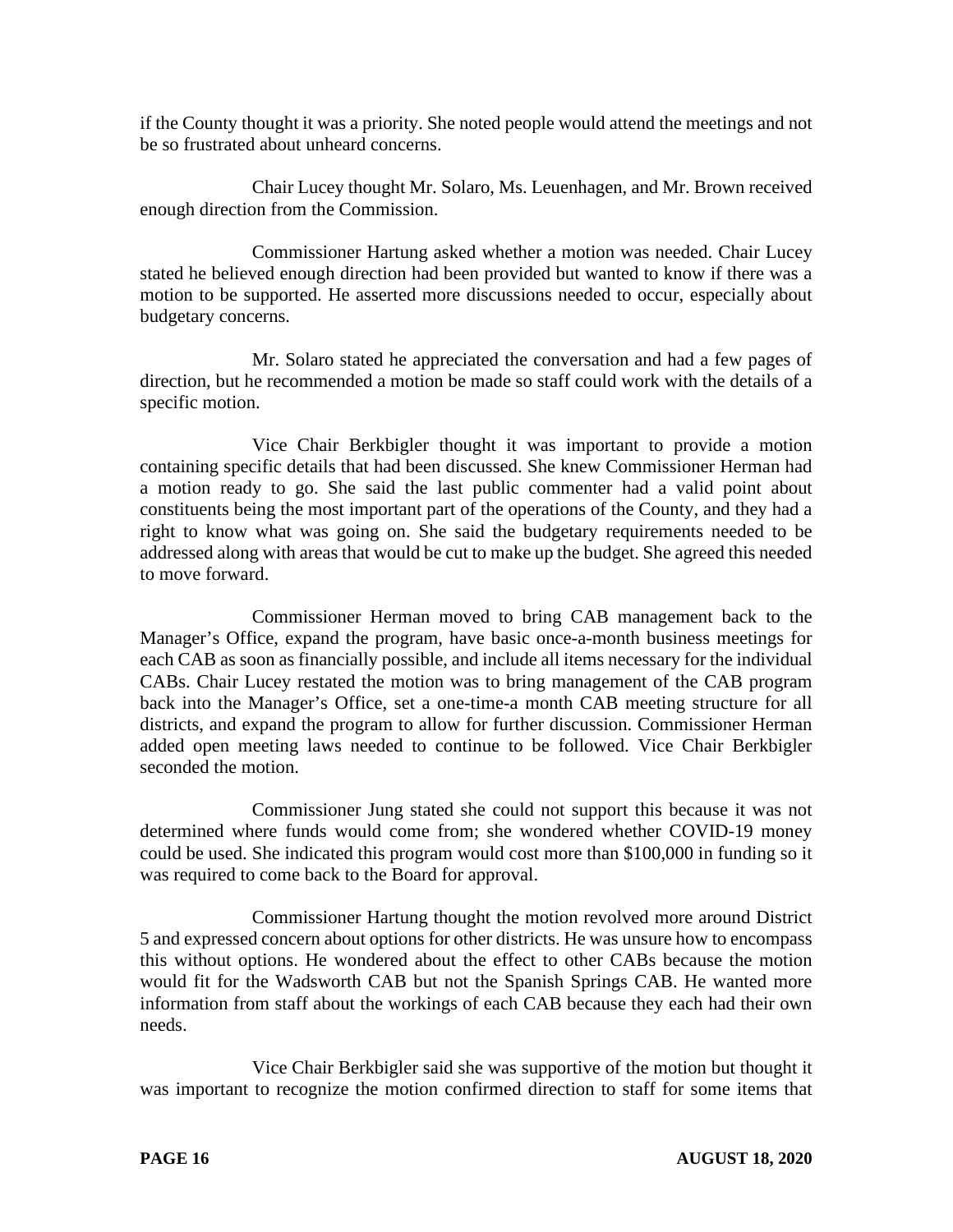needed to be put into the CABs. She indicated staff would be required to bring the item back to the Board for final approval and she hoped the financial information to fund the program would be included. She opined the motion to change the program was a start but not a final decision. She found it interesting that anyone would be opposed to constituents having a voice.

Chair Lucey reiterated the motion was for CAB operations to be moved back to the Manager's Office, regularly scheduled monthly meetings to occur, and options for the CAB program be expanded.

On motion by Commissioner Herman, seconded by Vice Chair Berkbigler, which motion duly carried on a 3-2 vote with Commissioner Jung and Chair Lucey voting no, it was ordered that CAB operations be moved back to the Manager's Office, regularly scheduled monthly meetings occur, and options for the CAB program be expanded.

Mr. Solaro agreed a motion was needed for crafting a program to bring back to the Board for final approval. The program did not have a budget or staffing, which would need to be developed. He stated staff needed concrete direction around which to develop the program.

Chair Lucey believed this formation of a CAB could not be made in a motion with the complexities that were needed for every district. He stated his district was different than Commissioner Herman's. He hoped the details provided to staff would come back to the Board at a future meeting. He stated he was not implying the County did not support a CAB program, but he wanted to ensure a program was identified for each district, as well as how they would be run.

Commissioner Herman commented the people from the Cities of Reno and Sparks already had NABs, and the CABs would represent Washoe County residents that were not otherwise represented.

**20-0573 AGENDA ITEM 8** Recommendation to accept Registrar of Voters' submission of a second Petition to Establish the Unincorporated Town of "Warm Springs Valley" per NRS 269.540; discussion and possible action on this Petition and the previous Petition submitted to the Board on July 21, 2020 which may include (1) approval of a resolution placing either or both Petitions on the upcoming ballot for consideration by the voters pursuant to NRS 269.540(2) and NRS 269.550(2); or (2) direction to staff to draft and return with an ordinance for the Board to approve forming an unincorporated town consistent with the second petition pursuant to NRS 269.540(1) and NRS 269.550(1); or (3) Exercise the discretion granted in NRS 269.550(1) and (2) and decline to place either petition on the ballot or to create a town by ordinance; or (4) other direction as deemed appropriate by the Board. Registrar. (All Commission Districts.)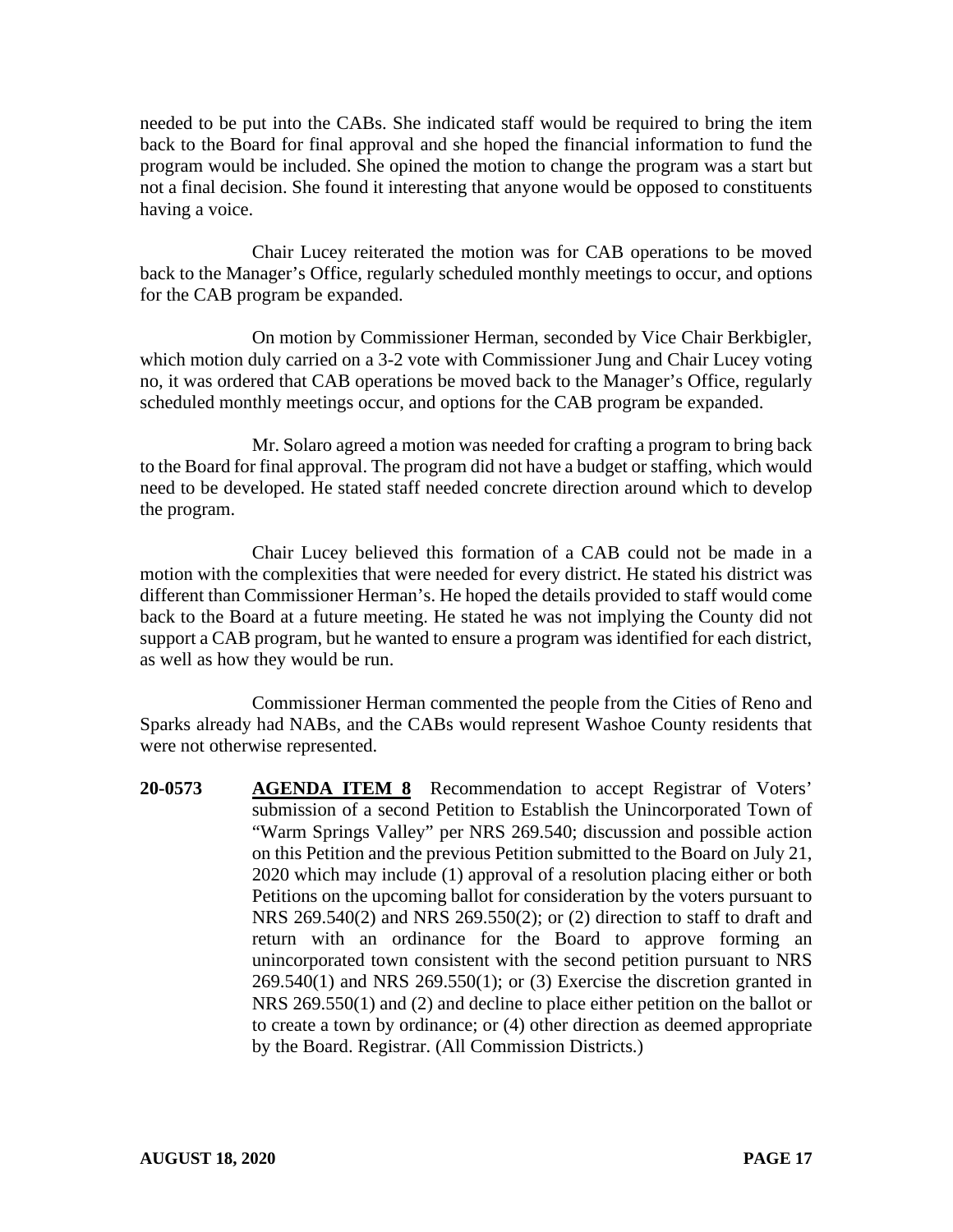Registrar of Voters (ROV) Deanna Spikula stated the first petition to establish Warms Springs Valley as an unincorporated town was submitted to the Board on July 21 and a second petition was received later. The item was requesting direction about how to proceed with the petitions. She indicated Nevada Revised Statute (NRS) recommendations were included in the staff report and a decision would need to be made by end of the week for the petition or petitions to appear on the ballot.

Assistant District Attorney David Watts-Vial stated extensive discussion occurred about how a town was formed and any possible issues. He indicated two petitions to form an unincorporated town were in front of the Board of County Commissioners (BCC). He said there were many issues presented in both petitions. The Statutes the petitions were brought pursuant to were not particularly well drafted and included Statutes incorporating other Statutes by reference. He stated those Statutes incorporated by reference did not particularly fit within the processes described in NRS Chapter 269. He said the level of confusion about this item was understandable. He suspected that was the reason for the significant amount of public comment. Nothing in the staff report suggested a recommendation for the Board to place or not place either of these items on the upcoming ballot. He explained the staff report was a discussion of the issues and it identified concerns and provided a brief analysis of what NRS required when forming an unincorporated town. He stated he could respond to specific questions if needed.

On the call for public comment, voicemail messages were played in Chambers and the following individuals spoke in support of petitions to establish the unincorporated town of Warm Springs Valley being placed on the ballot: Ms. Rebecca Dissmore; Ms. Mariah Barbado; Ms. Susan Arnold; Ms. Julie Brandt; Ms. Jane Louis; Mr. Jason Arnold; Ms. Vicky DiMambro; Mr. Brian DiMambro; and Mr. Michael Evans. The reasons the individuals were in support of this item included: people having the right to vote for what they wanted; the potential for action to be taken against the County if the petitions did not appear on the November 3 ballot; the commitment of Warms Springs residents to have the unincorporated town established; and the desire for residents to have a voice in what happened to the valley.

Voicemails of the following individuals speaking in opposition to petitions establishing the unincorporated town of Warm Springs Valley being placed on the ballot were played in Chambers: Ms. Pam Roberts; Ms. Julie Murphy; and Ms. Mauve Ambrose. The reasons for the individuals' opposition included: unclear boundaries; the raising of taxes; and the lack of time people had to consider the options.

County Clerk Nancy Parent read emails from individuals who wrote in support of petitions to establish the unincorporated town of Warm Springs Valley being placed on the upcoming ballot: Mr. Mark Luis; Mr. Shawn Dissmore; Ms. Teri Evans; and Mr. Robert Gunn. The reason the individuals' supported the item included: the potential for action to be taken against the County for unlawful practices if the petitions were not placed on the ballot; and the fact that the required number of signatures were received to place the petitions on the ballot.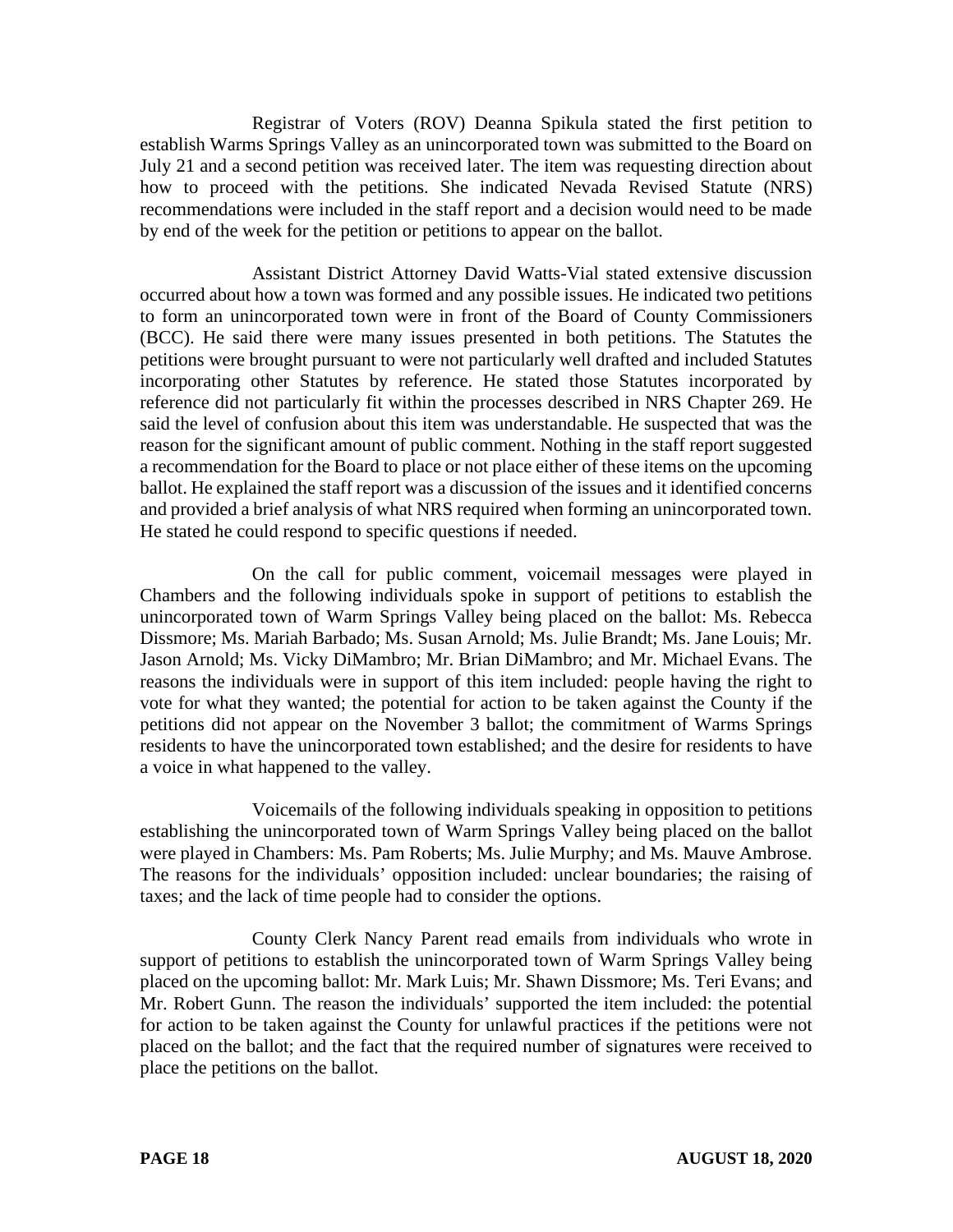Ms. Parent read emails from individuals who wrote in opposition to establishing the unincorporated town of Warm Springs Valley: John and Cathy Glatthar; Ms. Sharon Gustavson; Ms. Kathy McCovey; and Mr. Mark Burnett. The reasons for these individuals' opposition included: petitions not conforming with NRS; the specifics for petitions being unclear; the failure to include all areas in the petitions; and a lack of resident desire for this action to occur.

Ms. Parent read emails from individuals who thought no action should be taken at the current time to place petitions to establish the unincorporated town of Warm Springs Valley on the ballot: Ms. Sharon Korn; Mr. Marshall Todd; Mr. Tom Prentice; and Mr. Dave Biggs. The reasons they wanted no action taken included: the specifics being unclear; a lack of abundant water; occurrences of fatal accidents involving horses and deer; and residents needing more time to review the options.

Individuals who spoke via Zoom in support of the unincorporated town of Warm Springs Valley being placed on the ballot included: Mr. Kenji Otto; Mr. Kevin Cook; and Mr. Jeff Kuhn. The reasons for the individuals' support included: the failure to place petitions on the ballot being anti-American; the fact that NRS guidelines were met and the need for laws to be enforced; the people having a right to vote; and the potential for action to be taken against the County if the petitions did not appear on the ballot.

Via Zoom, Ms. Gretchen Miller stated she was not opposed to the petitions to establish the unincorporated town of Warm Springs Valley being placed on the ballot, but she asserted the information needed to be factual.

Mr. Watts-Vial stated two things were being requested for this item. He said one was to accept the certification of the ROV and the signatures that were placed on the petition; the Board could act on that at this meeting. He stated the second issue was whether to place the matter of the formation of the unincorporated town on to the ballot. He wanted to clarify there were two ways to form a town: by ordinance or by resolution of the Board. The staff report broke down the processes for formation by a ballot initiative. He cited that, under NRS 269.540 (2), which contained language without reference to the Board of County Commissioners (BCC), a petition signed by 10 percent of the voters who voted in the last general election in this area of the County would be sufficient. The staff report covered another option under NRS 269.550 (2), which specifically noted and referenced NRS 269.540 (2). If the petition presented to the Board contained the requisite number of signatures pursuant to NRS 269.540 (2), he explained, the Board may by resolution provide for the submission of the formation of the town on the ballot and put it to a vote. He said that was significant because that section specifically referenced NRS 269.540 (2), the one under which both sets of petitioners stated they were proceeding, which specifically used the word "may" rather than the word "shall". He clarified "shall" was mandatory, "may" was not. He said a section of the Legislative history was also provided that made clear it was probably mandatory in 1975 for the Board to submit this to voters; in 1979, a large section of that Statute changed due to a request from Clark County. Prior to 1979, the BCC did not have discretion, but since then the language in Statute indicated they did have discretion.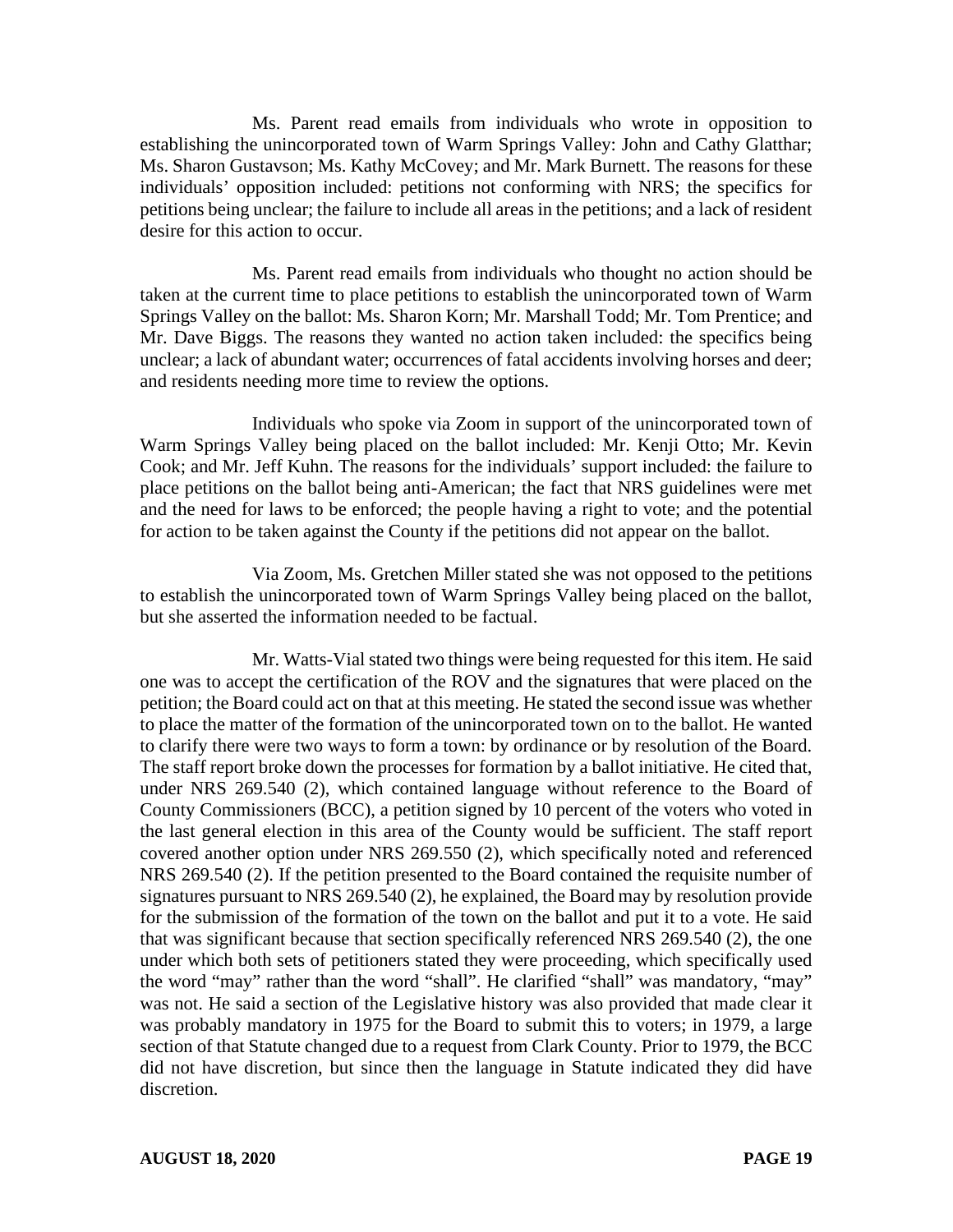Mr. Watts-Vial said the next issue, which many commenters mentioned, was the contents of the petitions. That too was discussed in the staff report and he noted the concerns raised by the language in the petitions. He stated petitions were supposed to have language specifically described in NRS 269.545, yet both petitions deviated from that and provided a tax rate which might not be accurate and omitted the language that there could be a fee or fee schedules, both of which were provided in NRS 269.545. The petitions talked about how the board would be appointed and where they would come from, but neither of those appeared in NRS 269.545 and were contrary to the law which stated the BCC would decide whether to appoint members or have them elected. At least one speaker noted that the second petition contained the same language as the first, making the tax rate provided doubly incorrect. He said no one knew whether any of those things affected the judgement of anyone who signed the petition, but there were public comments that strongly suggested some people were confused by the language. He stated those were the larger issues. Due to problems with the language and the lack of conformance with the petitions, the Resolutions provided tracked with the language of the Statutes, but not necessarily with the language of the petitions. He noted it described the area the correct way, but the other portion of the Resolutions describing how the board members would be elected or appointed by the BCC tracked with NRS 269.545.

Vice Chair Berkbigler asked what would happen if both petitions appeared on the ballot and both passed since they overlapped each other. Mr. Watts-Vial referred to NRS 295, which he said was an imperfect fit because it was directed at initiative petitions to change ordinances, but that was not what this item was; it was an initiative petition to create a town. He said trying to make Chapter 295 fit was an ongoing issue. The petitions would need to garner majority, then whichever one received the most votes would prevail.

When initiative petitions were put on the ballot, Vice Chair Berkbigler stated, pros and cons were written along with an explanation of the petition. She wondered whether the outlined deficiencies would be fixed in that information should this pass. Mr. Watts-Vial stated they could be discussed in the pro and con committees and mentioned by both sides. Vice Chair Berkbigler wondered whether people who would be voting on this could see on the ballot if an additional tax would be imposed on them if this passed. She thought some people who testified seemed unclear of the process. Mr. Watts-Vial replied that would be made known because there was a fiscal impact with either of the petitions; that would be appropriate for the pro and con committees.

Vice Chair Berkbigler stated she was fascinated by people who came before the BCC and threatened them. She indicated the Board was committed to do the right thing. She said she received several emails accusing her of being opposed to this but she had never stated any opposition to it. She said she believed the BCC would not be opposed to this since they had always allowed petitions to be placed on the ballot if it was what the citizens wanted. She stated she had no issue with this being on the ballot.

Commissioner Herman, having been involved with petitions for years, said she noticed not many were written perfectly or written by attorneys. She referred to a comment about the areas overlapping and noted one area was within the other area. She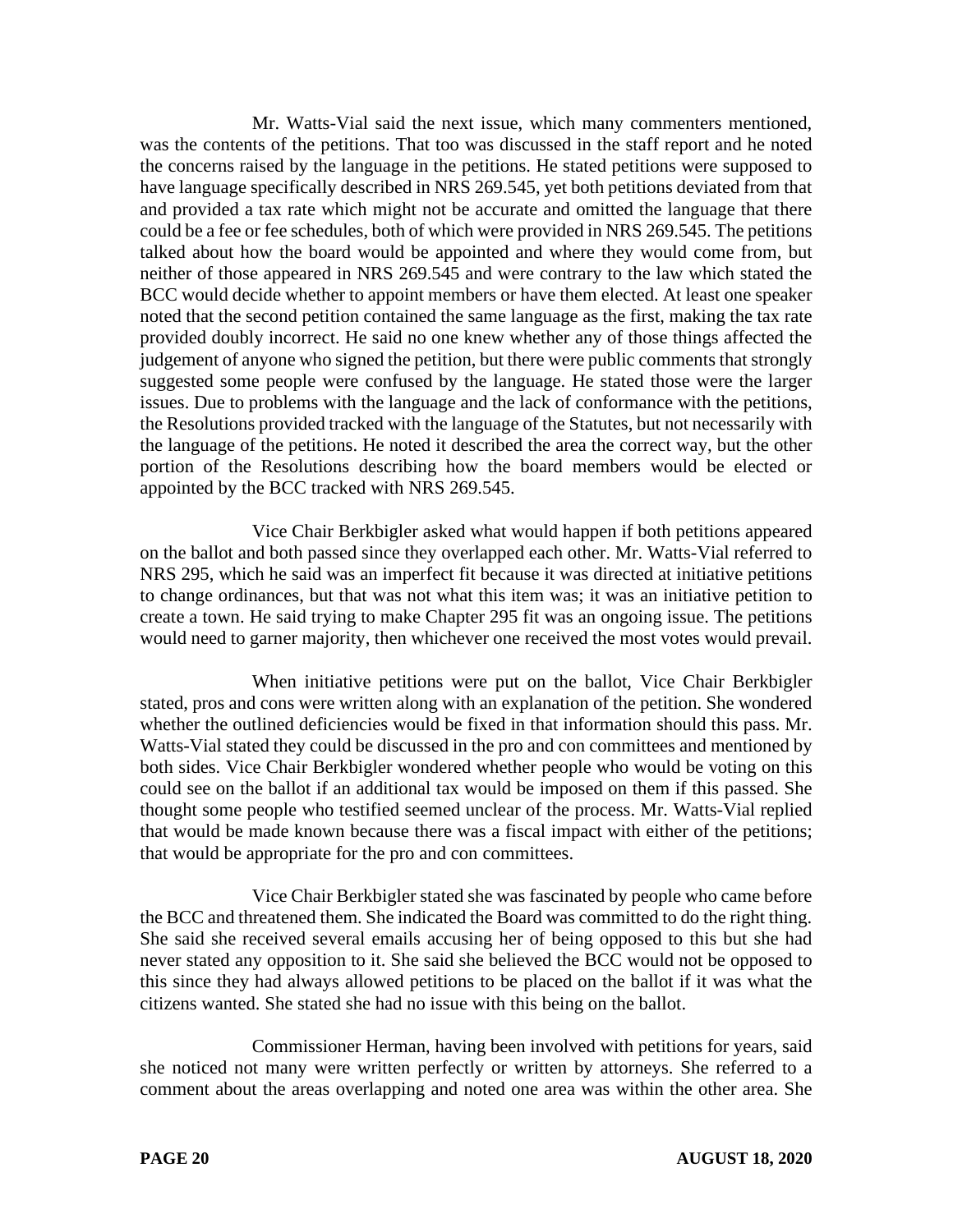said the first petition had 269 signatures and the second had 27. She noted it was representative of the valley. She stated 22 percent of possible residents' signatures were obtained in the larger area but the smaller area did not need that many signatures. She said costs were addressed to be higher for the smaller area because there were fewer people among which to divide costs. She wondered whether people noted the second petition mimicked the wording from the first petition. She thought both petitions should be placed on the ballot and the people should be allowed to vote.

Out of the 269 signatures included in the original petition, Ms. Spikula stated, some of the signatures appeared on the petition but not the amended petition. Based on that she could not verify or use the petition signatures on the first petition submitted due to it being amended. Of the verified pages, there were 177 eligible signatures. Chair Lucey questioned whether that still represented 10 percent. Ms. Spikula replied it did.

Commissioner Hartung wanted to address some tactics being used. He stated Mr. Otto reached out to him and he informed Mr. Otto he wanted to read the staff report prior to having conversations. He said that led Mr. Otto to believe he was opposed to the process, which was not true. Commissioner Hartung stated he had no issue with this being added to the ballot. He mentioned someone said he was working with developers to annex the Warm Springs area into Sparks. He stated he had no discussions with developers and did not have the purview to do such a thing. He referred to page 112 and 113 of the Regional Plan that addressed future annexation. He wondered whether petition 1 or 2 or both should be on the ballot. He did not know how it would work because areas were overlapping. He wondered whether the CAB in Warm Springs would be dissolved if an unincorporated town was created because they should have a town council. If people wanted to tax themselves and have this item on the ballot, he said then it should be. He thought fiscal impacts should be considered.

Commissioner Jung asked whether one or both petitions included language substantially complying with NRS. Mr. Watts-Vial stated the reason this was being asked was there a special provision under NRS 269.545 which stated the language needed to substantially comply. He stated that could be something decided in another forum. It was something worth considering and the County could opine that they did not believe the language on the petitions substantially complied due to the reasons described in the staff report.

Commissioner Jung asked whether the District Attorney or the BCC made the determination if the language substantially complied. Mr. Watts-Vial stated he advised the Board, which could then determine whether the language complied. He said the staff report pointed out concerns with the language in the actual petitions, particularly the second petition which carried forward the error on the tax rate. The tax rate, however, did have a disclaimer on it that stated it could be a different rate. Whether it substantially complied would be the ultimate decision of the Board.

Commissioner Herman said communication in Palomino Valley had been struggling for the past few years and the CAB was hardly existent. She indicated that was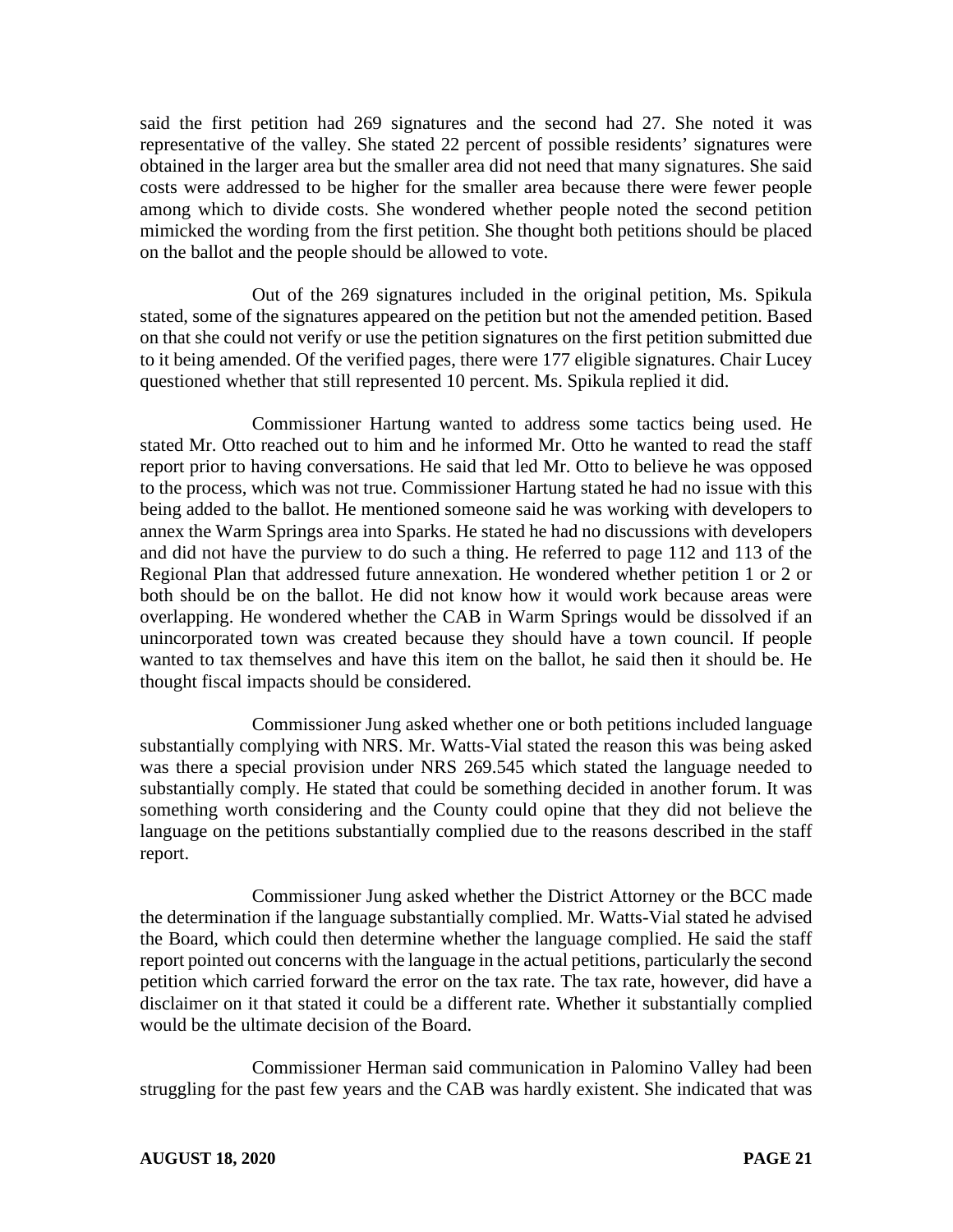the reason people in the valley decided to pursue this method of governing themselves. She explained the CAB would be eliminated, saving the County close to \$50,000 per year.

Chair Lucey asked about the current voting population. Ms. Spikula stated she would message the information to him.

Chair Lucey said he understood by reading the Resolutions and petitions that the intent of these individuals was to have a more secure voice in the decision of all governance within Warm Springs. He asked Mr. Watts-Vial to assist him with NRS 269.575, which had to do with town services. He understood the citizens wanted to have participation in governance and shift from a CAB model to a more prevalent town advisory board model. He wondered about where the governance terminated, asking whether it was a clear line or if there would be a divide in specific governance that still relied on the BCC. He wanted to know who decided where the governance lay. Mr. Watts-Vial stated the staff report provided an explanation about how members of the town advisory board (TAB) were appointed. The duties of the TAB were laid within NRS 269.577 (3), and the TAB would assist Commissioners in governing the unincorporated town by acting as liaisons between residents and the BCC and advising the Board on matters of importance to the unincorporated town and its residents.

Chair Lucey stated he read that but wondered whether the BCC could make decisions that would supersede the TAB in matters relating to the township. Mr. Watts-Vial stated that was correct, but Statutes were clear that the BCC needed to consult with the TAB. Chair Lucey said he read the Statute relating to assisting the BCC in governing the unincorporated town as acting as a liaison between residents of the town and the BCC. He thought their ability could grow by finding financing to pay for fire protection, fuels management, or increased police based upon their ability to increase tax rates. Mr. Watts-Vial confirmed that was correct with the consent of the BCC.

Chair Lucey said it was his understanding that petition 1 was brought before the Board on July 21 and passed unanimously, but the acknowledgement of receiving the petition was the only discussion about that item. Ms. Spikula stated yes, that was the action of the Board.

Chair Lucey asked whether all residents would be impacted with additional taxes based on the first petition. Mr. Watts-Vial stated all landowners within the description of the land in the unincorporated town would be included. Chair Lucey stated the tax rate was currently at the allowed maximum of \$3.66. This would be a levied tax on those individuals identified within the unincorporated town and the boundaries described in the Resolution to impose a fee to pay for its own advisory board to act as a liaison between the BCC and the residents of Warm Springs, though it could potentially be superseded by the BCC. Mr. Watts-Vial stated that question would require some research. The questions could be placed on the ballot and, if voters approved one town or the other, an ordinance would be drafted to address the issue of how the potential taxes would be imposed.

Commissioner Hartung asked whether both petitions were being placed on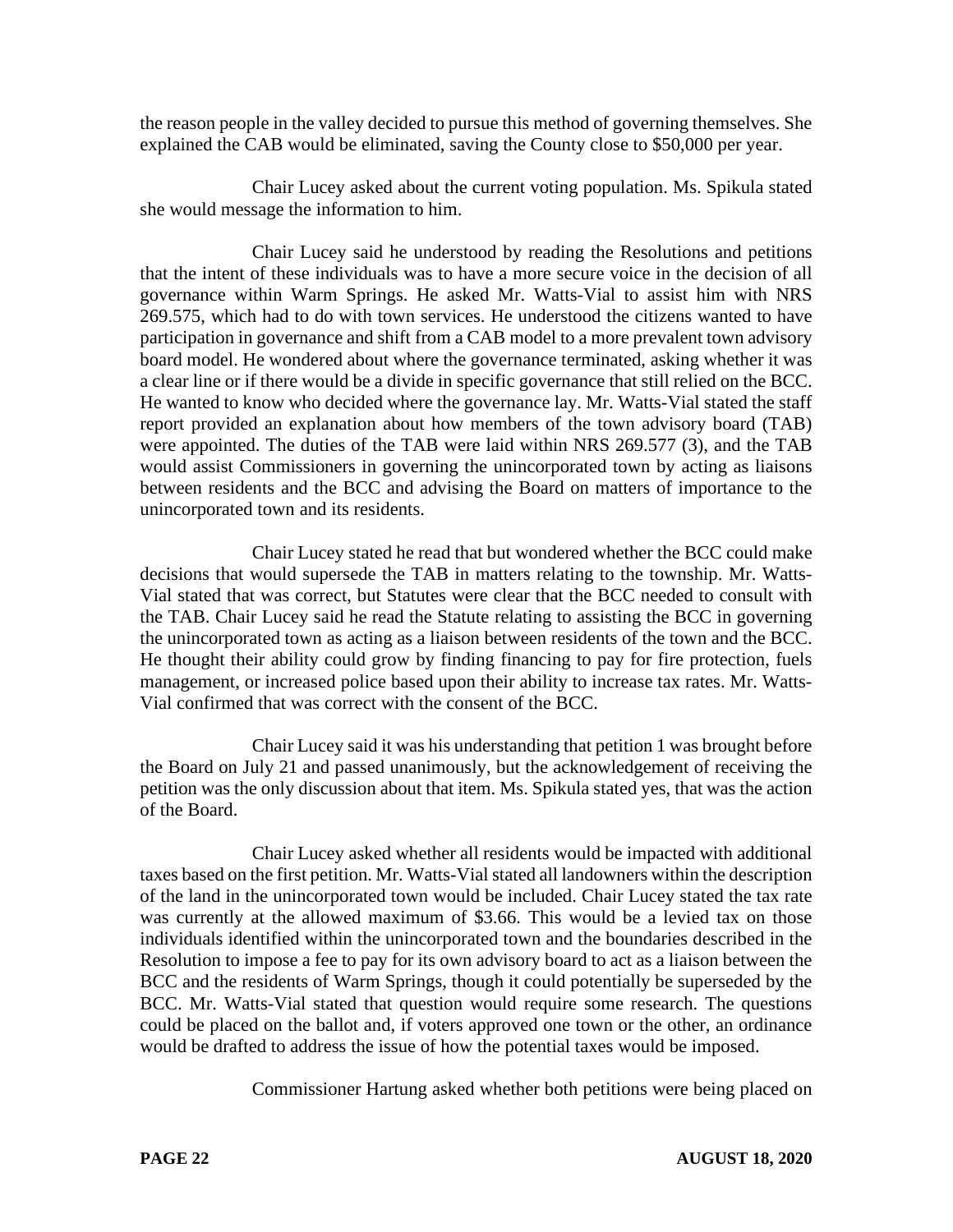the ballot. He thought they should both be on the ballot but it was the desire of the Board to do what it thought was appropriate.

Chair Lucey asked who would be writing the pros and cons for the ballot questions. Ms. Spikula indicated one writer for each side had expressed interest in the committee for pros and cons. She said it would be announced that volunteers were needed for the committees. The goal was to have three writers for each side. She noted the work needed to be done extremely quickly for printing of the sample ballots. She stated the writers were ready as soon as approval was given and she thought the committees could be formed swiftly and work started prior to appointment. She said an agenda item would be brought to the BCC at a future meeting for formal approval of the committee writers.

On motion by Commissioner Herman, seconded by Commissioner Hartung, which motion duly carried on a 5-0 vote, it was ordered that the second petition be accepted and both petitions and Resolutions be placed on the ballot. Any and all Resolutions are attached hereto and made a part of the minutes thereof.

Ms. Parent asked whether both Resolutions would be signed. Mr. Watts-Vial stated both Resolutions would be signed and both petitions would be on the ballot.

## **PUBLIC HEARING**

**20-0574 AGENDA ITEM 13** Public Hearing: Second reading and possible adoption of an ordinance approving a Development Agreement between Washoe County and Ridges Development Inc / Ridges at Hunter Creek III LLC, regarding tentative subdivision map case number TM16-005 (Ridges at Hunter Creek) which approved (on July 5, 2016) development of a 53 lot, single-family residential, common open space subdivision. Lots range in size from  $\pm 0.37$  acres ( $\pm 16,117$  square feet) to  $\pm 2.3$  acres ( $\pm 100,188$ square feet). This agreement extends the deadline for filing the first in a series of final subdivision maps from July 5, 2020 to July 5, 2022. The subject site is located south of Woodchuck Circle and Hunters Peak Road and west of Hawken Drive. The subject site consists of four parcels totaling  $\pm 155.01$  acres in size. The master plan designations include Suburban Residential (SR), Rural Residential (RR) and Rural (R). The regulatory zones include General Rural (GR), Low Density Suburban (LDS) and High Density Rural (HDR). The parcel is located within the Southwest Truckee Meadows Area Plan, and is situated in portions of Sections 19 and 30, T19N, R19E, MDM, Washoe County, Nevada. (APNs: 041-650-07, 041- 650-03, 041-671-02 & 041-662-12). Community Services. (Commission District 1.)

The Chair opened the public hearing by calling on anyone wishing to speak for or against adoption of said ordinance. There being no response, the hearing was closed.

Nancy Parent, County Clerk, read the title for Ordinance No. 1656, Bill No.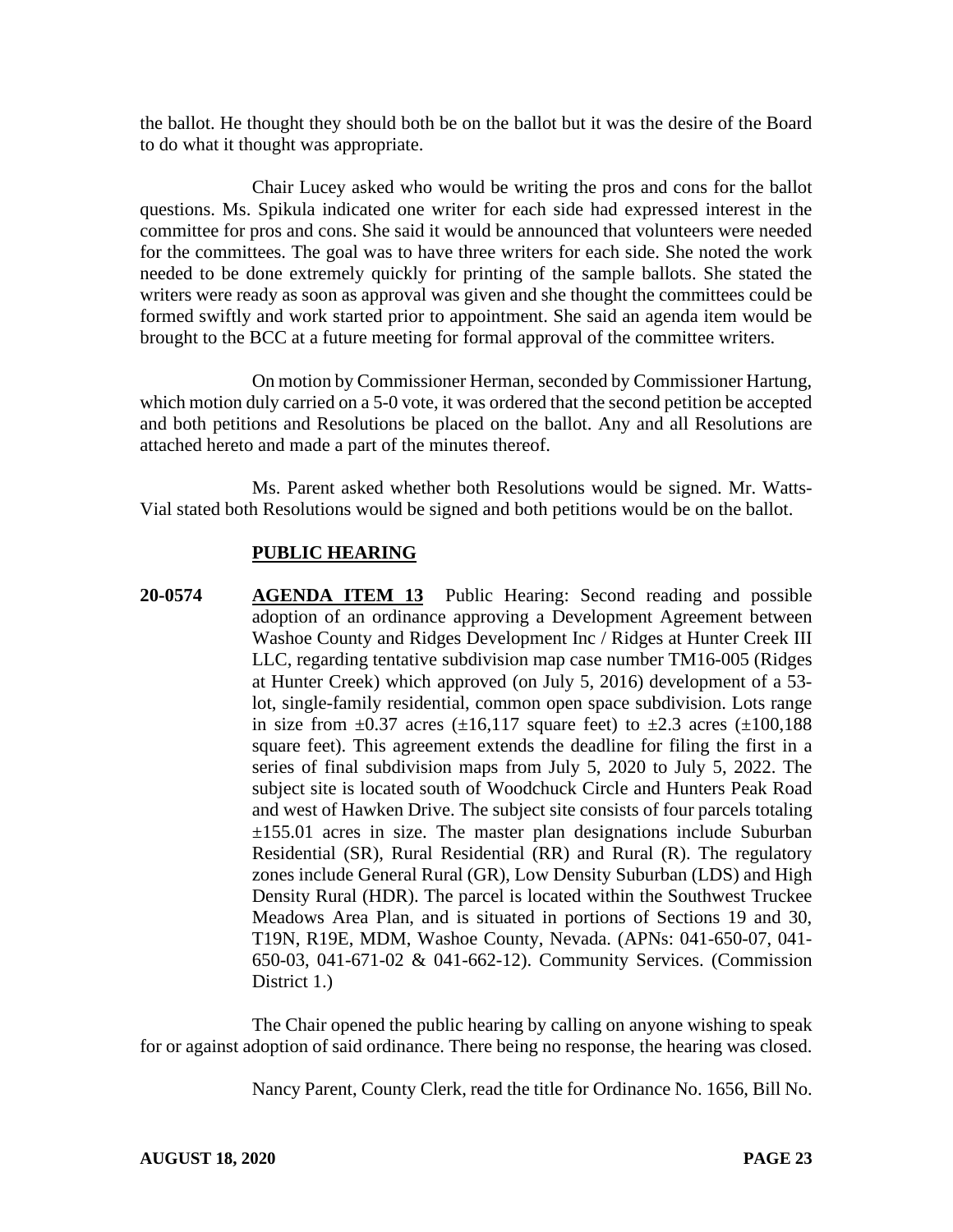1845.

On motion by Vice Chair Berkbigler, seconded by Commissioner Herman, which motion duly carried on a 5-0 vote, Chair Lucey ordered that Ordinance No. 1656, Bill No. 1845, be adopted, approved and published in accordance with NRS 244.100.

# **20-0575 AGENDA ITEM 14** Public Comment.

On the call for public comment, a voicemail from Ms. Annemarie Grant was played in Chambers. She indicated she was the sister of Thomas Purdy, who died after being hogtied by law enforcement. She played a recording of Mr. Purdy pleading for help. She did not believe the Commissioners cared or listened to families of victims.

County Clerk Nancy Parent read an email from Daniel Purdy, brother of Thomas Purdy. He stated his brother was killed by law enforcement officers and asked for something be done to protect community members.

Via the Zoom app, Mr. Larry Chesney stated a blanket email with incorrect information was sent out. He said he tried to rectify the information on his side, being the Chair of the Planning Commission, that any annexation by the City of Sparks was false. He stated the Regional Plan would not allow Sparks to annex Warm Springs Valley, much less extend services to the area except wastewater resources for agriculture. He believed the second petition was propagated by people with development interests in the area and, if the first petition did not pass, it would be the backup. He asserted the Regional Plan still applied to the Warm Spring area.

County Clerk Nancy Parent read an email from Mr. Greg Dennis stating he was opposed to the creation of an unincorporated town on the west side of Highway 445. He opined this was a way for developers to skirt around normal processes for land use and area plans, and it would place the burden of a fire station on the backs of residents.

#### **20-0576 AGENDA ITEM 15** Announcements/Reports.

There were no announcements or reports.

\* \* \* \* \* \* \* \* \* \* \*